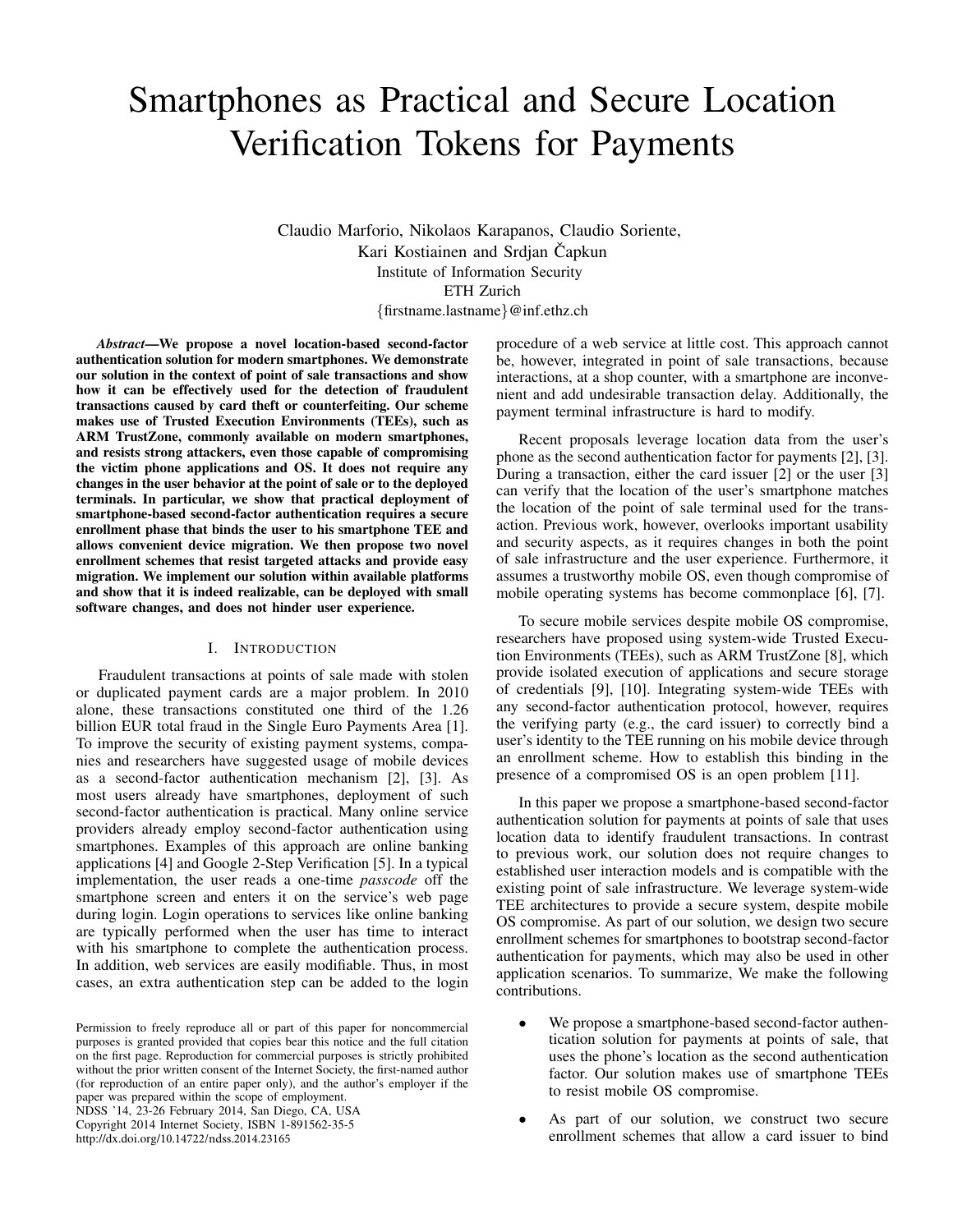the identity of a user with the TEE running on his device. The first enrollment scheme leverages the unique identity of the user's SIM card and resists adversaries that can remotely compromise the victim's mobile OS. The second enrollment scheme uses specially crafted SMS messages that are processed within the device baseband OS. This scheme provides protection against more powerful adversaries that can additionally perform hardware attacks on devices to which they have physical access.

- *•* Through prototype implementation using an opensource baseband OS, Android devices, and an ARM TrustZone development board, we show that our solution can be easily deployed. It requires small changes to existing smartphones, and no changes to the point of sale infrastructure and the user experience. Our experiments show that, during a transaction, location verification takes less than 4 seconds on average, which is a tolerable delay for most payment scenarios.
- We survey known approaches for second-factor authentication using mobile phones and argue why they cannot be deployed in the considered application scenario. We also analyze commonly suggested enrollment schemes and show why they do not withstand strong attackers that we consider in this work.

The rest of the paper is structured as follows. Section [II](#page-1-0) defines the problem we address is more detail. In Section [III,](#page-1-1) we give background information on mobile device architectures, and Section [IV](#page-2-0) defines the adversarial model. Our second-factor authentication solution, including the enrollment schemes, is explained in Section [V.](#page-3-0) We analyze the security properties of our solution in Section [VI](#page-5-0) and Section [VII](#page-6-0) provides implementation details. We provide performance evaluation in Section [VIII,](#page-7-0) and in Section [IX](#page-8-0) we discuss payment system integration, privacy considerations, and applicability of our solution to other related use cases. Section [X](#page-10-0) discusses alternative second-factor authentication mechanisms and enrollment schemes. Section [XI](#page-12-0) surveys related work, and we end the paper with a brief summary.

#### II. PROBLEM STATEMENT

<span id="page-1-0"></span>Our goal is to design a smartphone-based second-factor authentication mechanism that prevents fraudulent transactions at points of sale. In the following we detail the *requirements* for any deployable and secure solution to this problem.

We first aim to design mechanisms that must not change the user interaction model and the current point of sale infrastructure. Previous work shows that introducing changes to established user interaction models makes adoption of new security mechanisms impractical [\[12\]](#page-13-11). Similarly, having to update the deployed points of sale makes adoption of additional security mechanisms hard [\[13\]](#page-13-12).

Second, a solution must remain secure despite a targeted adversary that may compromise the mobile OS on the victim's device. Current systems [\[4\]](#page-13-3), [\[5\]](#page-13-4) and related research proposals [\[14\]](#page-13-13), [\[15\]](#page-13-14), which use smartphones for second-factor authentication, assume the mobile OS to be trustworthy. This

<span id="page-1-2"></span>

Fig. 1: Architecture overview of a TrustZone-enabled device.

assumption is too strong, as the complexity of smartphone platforms has increased, mobile operating system vulnerabilities have become commonplace [\[6\]](#page-13-5), [\[7\]](#page-13-6).

Third, any second-factor authentication mechanism that replaces dedicated tokens with smartphones, must have an *enrollment scheme*, where the verifying party binds the identity of a user to his device. A dedicated security token is a userspecific device, which the service provider binds to the user identity before the token is shipped to the user. As smartphones replace such tokens, the service provider can only bind the user identity to his device after the user has already purchased the smartphone. In addition to initial enrollment, a practical solution must also support device migration. In applications like payments at points of sale, it is realistic to assume a one-time service registration performed, for example, when the user visits a branch of his bank in person. Requiring a similar operation every time the user starts using a new smartphone becomes both expensive for the bank and inconvenient for the user.

#### III. MOBILE DEVICE ARCHITECTURE

<span id="page-1-1"></span>A standard mobile device architecture has two processors. An *application processor* runs the mobile OS (e.g., Android) and the applications on top of it. A *baseband processor*, running the baseband OS, handles cellular communication and mediates communication between the application processor and the SIM card. Each SIM card has a unique identifier called IMSI (International Mobile Subscriber Identity).

Most mobile devices support system-wide TEEs, like ARM TrustZone [\[8\]](#page-13-7). In a TrustZone-enabled device, the application processor supports two execution states, namely, *secure world* and *normal world* (or non-secure world). The processor switches between these states in a time-slicing manner, so that only one state is active at a time. The normal world runs the mobile OS and regular applications on top of it. The secure world runs *trusted applications* (TAs), which are executed on top of a small layer of software called the *trusted OS*. The architecture of a TrustZone-enabled mobile device is shown in Figure [1.](#page-1-2)

Applications in the secure world are isolated from the mobile OS in the normal world. In contrast to dedicated security elements like smart cards, system-wide TEEs like TrustZone allow secure access to various device hardware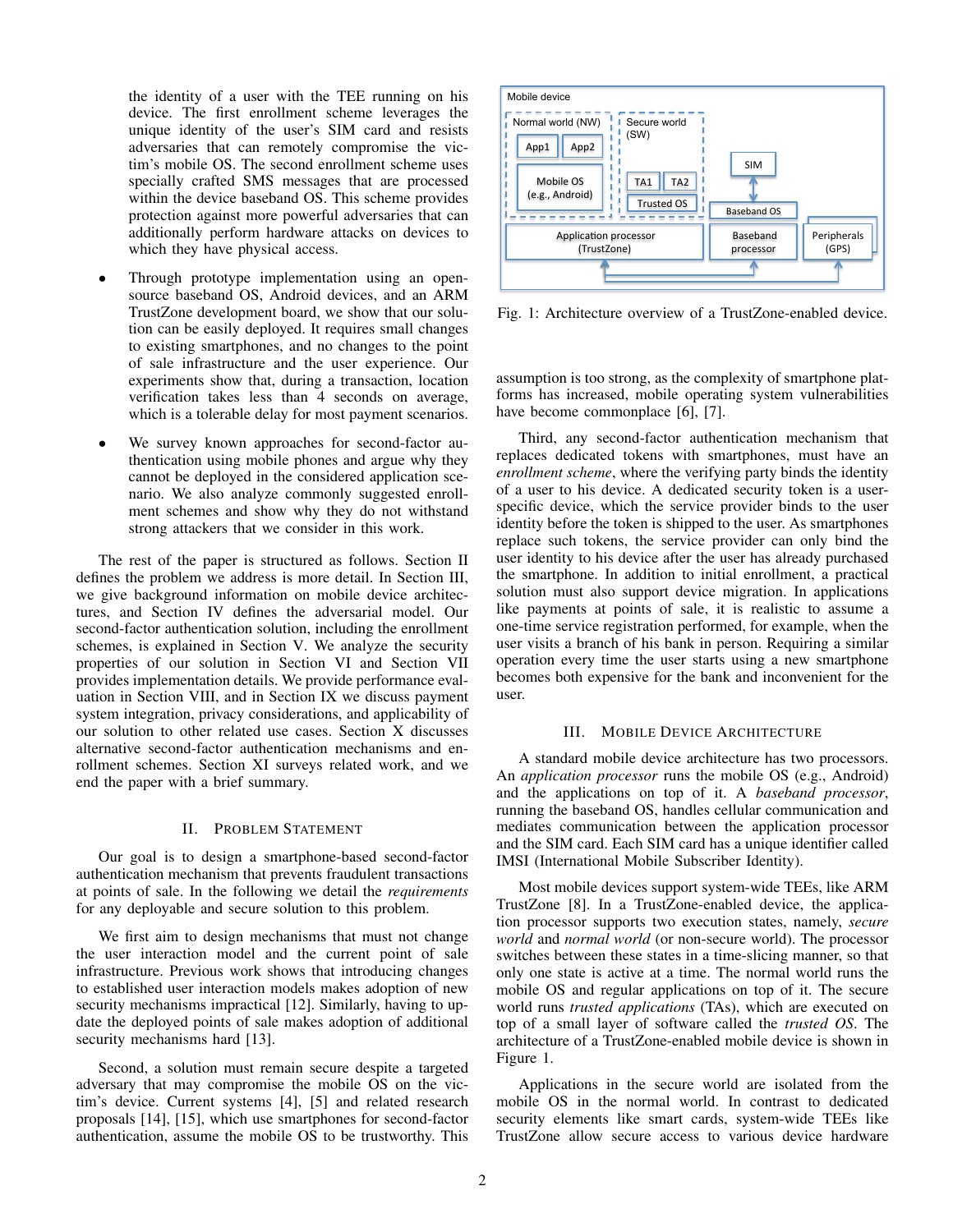<span id="page-2-1"></span>

Fig. 2: Adversarial model. Grey boxes show trusted components for each type of adversary. The victim's device (on the left) can be only targeted with remote attacks and the TCB is the same in both attacker models. Trusted components on the adversary's device (on the right) depend on the considered attacker model: a software attacker cannot tamper with the TCB on his device; an hardware attacker has complete access to any component of his device.

resources from the TEE, and to configuration of secure mobile device event handling. Access to device peripherals and the baseband processor environment is typically possible by both the trusted OS in the secure world and the mobile OS in the normal world. In addition, certain peripherals can be reserved for secure world access only. Access to memory areas can be configured in a similar manner, and in a mobile device a small amount of memory is reserved for the secure world. Access control to hardware resources is implemented through specific control hardware and signals on the system communication bus. Hardware interrupts can also be configured for secure world processing if need be. For more details on TrustZone, see [\[8\]](#page-13-7).

A standard trusted OS only allows execution of code that has been signed by a trusted authority, such as the device manufacturer. Typically, the device manufacturer ships each device with a device-specific key-pair (we refer to it as the *device key*). The public part of the device key is certified by the manufacturer, and the issued *device certificate* contains an immutable device identifier, such as the IMEI number (International Mobile Equipment Identity). The corresponding private key is only accessible by software that runs in the secure world [\[16\]](#page-13-15).

To limit the size of the TCB, a typical trusted application handles only security-critical processing, such as user credential processing or data encryption. A *companion application*, running in the normal world, handles the communication, the UI rendering and other complex tasks. The rationale is that inclusion of complex libraries in the trusted OS, like network stacks or video drivers, considerably increases the size of the device TCB, and with that the attack surface of the secure world.

Device manufacturers have shipped their mobile devices with system-wide TEEs like ARM TrustZone for almost a decade. The usage of these environments, thus far, has been primarily limited to a few manufacturer-specific use cases, like implementation of subsidy locks and secure boot [\[16\]](#page-13-15). Deployment of third-party applications in system-wide TEEs has been limited, because the installation of new trusted applications is subject to the approval of the device manufacturer. Nevertheless, recent research shows that system-wide TEEs can be safely opened up for third-party trusted application development [\[17\]](#page-14-0), and on-going TEE API standardization activities [\[18\]](#page-14-1) are likely to make trusted application deployment more accessible to third-parties.

#### IV. ADVERSARIAL MODEL

<span id="page-2-0"></span>We consider a targeted adversary who possesses the victim's payment card (or a clone) and knows its PIN code (if any). His goal is to perform a fraudulent transaction at a point of sale. The adversary does not have physical access to the victim's smartphone. He does, however, have access to other similar devices. We regard the device hardware, the trusted OS and the baseband OS as the TCB on the victim's device, and distinguish between two types of adversary.

A *software* attacker can remotely compromise the mobile OS on the victim's smartphone, but cannot compromise its TrustZone secure world nor the baseband OS execution. Likewise, he cannot compromise the TrustZone secure world nor the baseband OS on any other device. Software attacks against the mobile OS are a real threat [\[6\]](#page-13-5), [\[7\]](#page-13-6), while software attacks against the TCB (i.e., the baseband OS and the TrustZone secure world) are significantly harder, due to its limited size and attack surface.

A *hardware* attacker can additionally perform hardware attacks against devices that he owns or has physical access to. On such devices, he may compromise the baseband OS execution, the TrustZone secure world and, ultimately, extract the TrustZone-protected secrets, such as the device key. This adversarial model is justified by the fact that neither a TrustZone-enabled processor nor the baseband processor provide tamper resistance properties, commonly found in smart cards or hardware security modules. Figure [2](#page-2-1) illustrates trusted software components (gray boxes) in these different scenarios.

Neither of the attackers controls the cellular network communication. Furthermore, they cannot launch GPS spoofing attacks on the victim's device. Finally, we do not address denial-of-service attacks.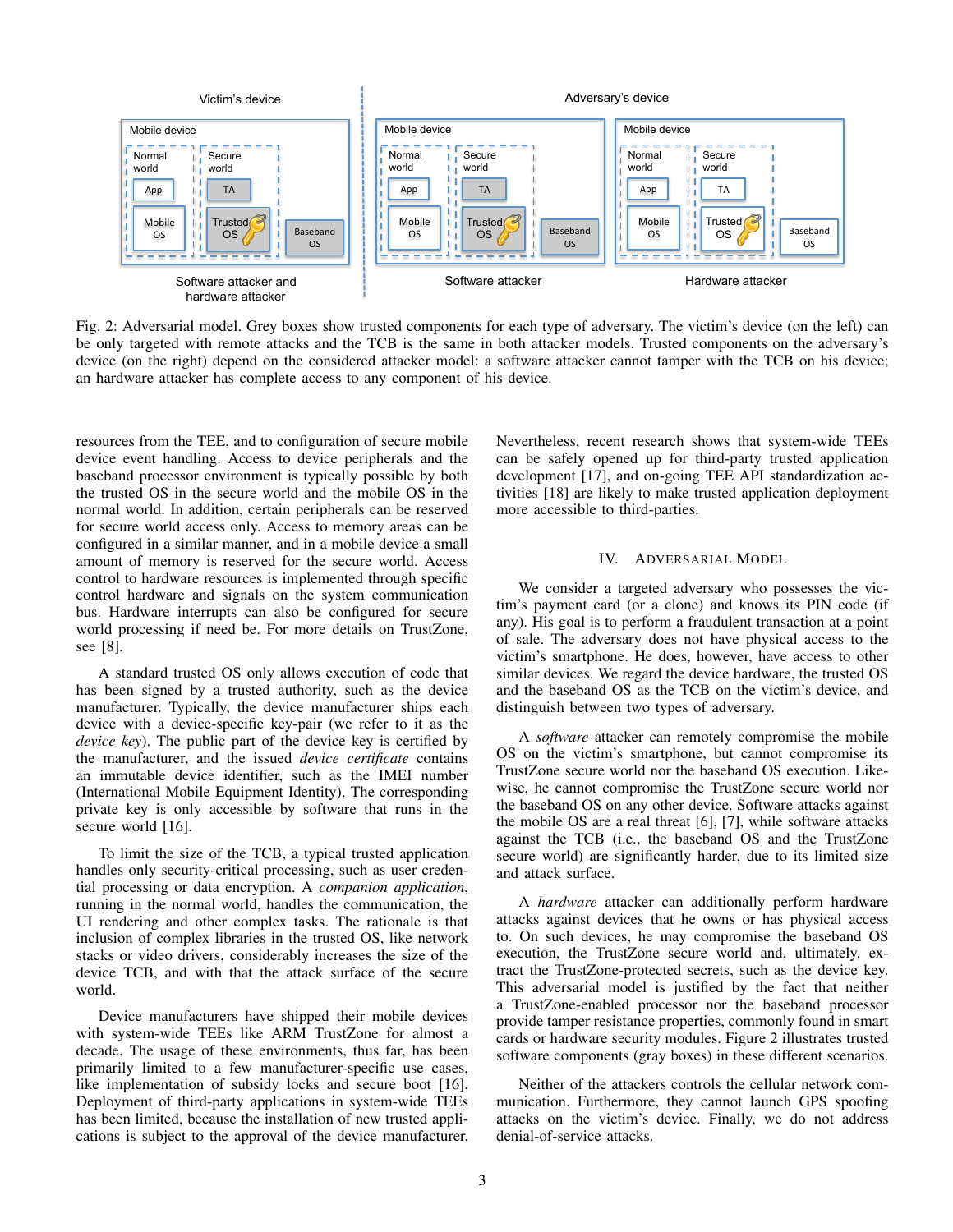<span id="page-3-1"></span>

Fig. 3: Overview of location-based second-factor authentication for payments at point of sale. During a payment transaction, the card issuer queries the user's smartphone for its location over an Internet connection.

# V. OUR SOLUTION

<span id="page-3-0"></span>We use the location of the user's phone as the second authentication factor during a transaction at a point of sale. Our solution leverages system-wide TEEs available on mobile devices to provide card issuers with trustworthy location information despite a potentially compromised mobile OS on the user's smartphone. We focus on ARM TrustZone since it is currently the most widely deployed system-wide TEE on mobile devices. The schemes we propose can, nevertheless, be used with other system-wide TEEs as well.

Figure [3](#page-3-1) shows an overview of our scheme. Prior to payments at point of sales, we assume that the user has already installed two applications provided by the card issuer on his device: a companion application running in the normal world and a trusted application running in the secure world. Additionally, the user has also completed an enrollment scheme (see below), and the card issuer has established a binding between the user and the TEE on his device. During payment, the user inserts or swipes his payment card in a point of sale terminal and optionally enters its PIN code (step 1). The terminal sends the transaction information to the card issuer (step 2). The card issuer contacts the TEE on the user's smartphone (step 3), which replies with a location statement (step 4). The card issuer then checks whether the location statement was sent by the correct device and compares it against the location of the terminal. Finally, the card issuer sends the transaction decision (authorize or deny) to the terminal (step 5).

We leverage location data due to two main reasons. First, we want a solution that does not change the user interaction model and the hardware infrastructure (see Section [II\)](#page-1-0). We therefore resort to the sensing capabilities of modern smartphones. Second, among available smartphone sensors, GPS units are almost ubiquitous, and previous work has shown that GPS coordinates are a practical and useful means that card issuers can leverage to identify fraudulent transactions [\[2\]](#page-13-1), [\[3\]](#page-13-2). Our solution could, in principle, use any sensor available on the device.

<span id="page-3-2"></span>

Fig. 4: Signed-IMSI enrollment scheme. Gray boxes are trusted entities. The trusted application fetches the IMSI of the installed SIM card from the baseband processor. It signs the IMSI with the private device key and forwards it to the card issuer (through the companion application). The card issuer can link the IMSI to a previously registered phone number.

## <span id="page-3-5"></span>*A. User Enrollment*

Before the card issuer can verify the location of the user's smartphone, it needs to bind the user identity to the TEE running on his mobile device. To achieve this binding, we present two enrollment schemes. The *signed-IMSI enrollment* scheme is easier to deploy but can only withstand software attackers; the *baseband-assisted enrollment* scheme is also secure against hardware attackers. However, it requires minor software changes to the baseband OS. Both schemes leverage the implicit binding between the user and his SIM card. They require a one-time registration in which the user provides his phone number to the card issuer in a reliable manner, for example, by visiting his bank's branch in person. The goal of both enrollment schemes is to establish a shared *service key*, between the card issuer and the trusted application running in the TEE on the user's device.

#### Signed-IMSI enrollment

The card issuer uses the SIM identifier (i.e., the IMSI) and the mobile network infrastructure to verify that the enrolling device is indeed the one where the user's SIM card is installed. Figure [4](#page-3-2) illustrates the steps of the enrollment scheme.

The user starts the companion application and provides his user ID, e.g., the bank customer number (step 1). This application triggers the execution of the trusted application (step 2) that queries the baseband OS for the IMSI of the  $SIM$  card (steps  $3-4$ ).<sup>1</sup> The trusted application also verifies from the baseband OS that the device is connected to the mobile network, to discard the possibility of a fake SIM card reporting a false IMSI.<sup>[2](#page-3-4)</sup> The trusted application signs the IMSI

<span id="page-3-3"></span><sup>&</sup>lt;sup>1</sup>The IMSI is needed for cellular protocols and is available to the baseband OS through standardized interfaces.

<span id="page-3-4"></span><sup>&</sup>lt;sup>2</sup>A false SIM card lacks the correct keying material to connect to the cellular network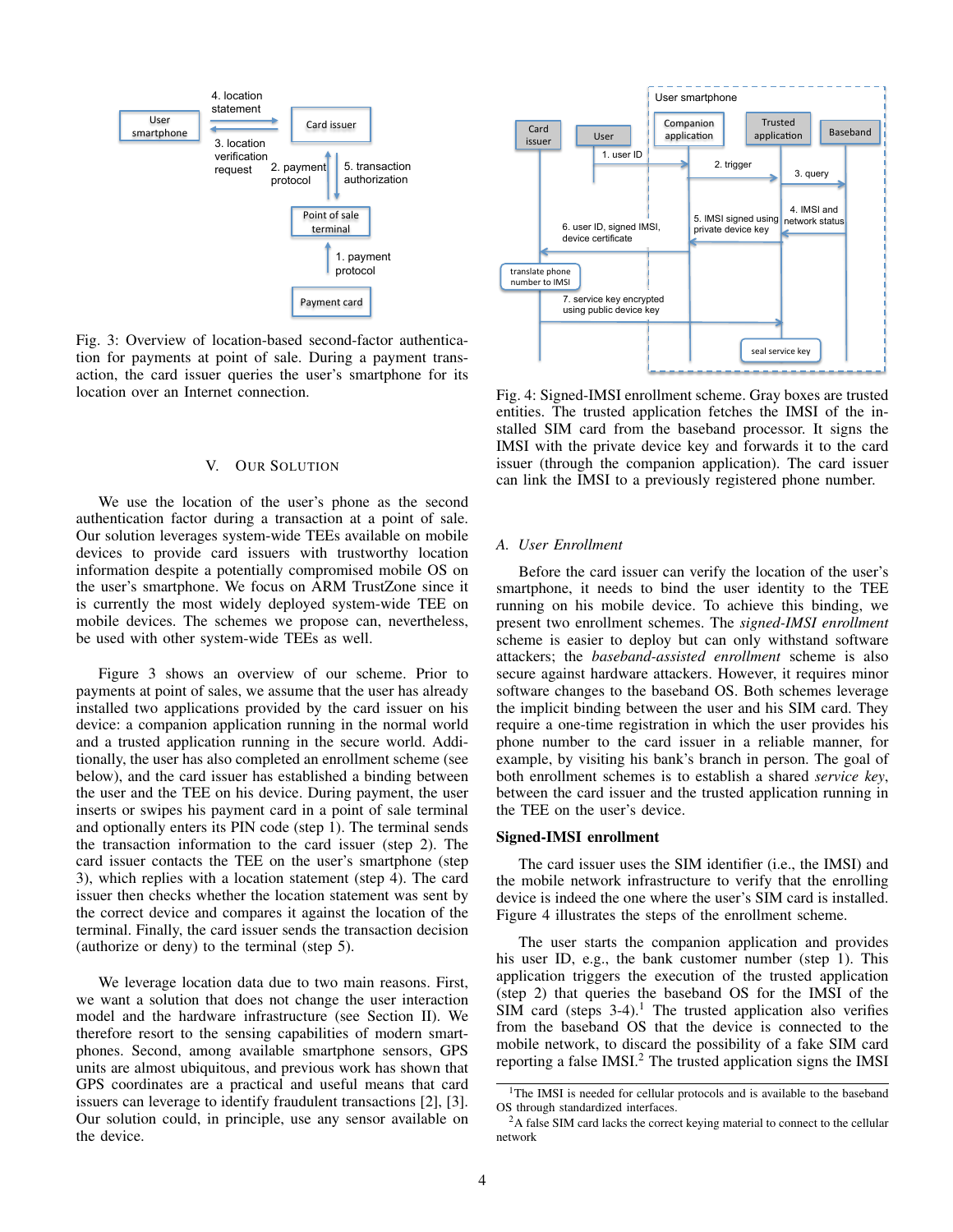<span id="page-4-1"></span>

Fig. 5: Baseband-assisted enrollment scheme. Gray boxes are trusted entities. The card issuer sends an SMS message with an enrollment key (dotted line); the baseband OS uses that key to authenticate the device's IMEI and deletes the key. The card issuer can check the authenticated IMEI against the one received in the device certificate.

using its device private key (step 5) and passes the signature to the companion application. At this point the companion application sends the signed IMSI, the user ID, and the device certificate to the card issuer over the Internet (step 6). The card issuer uses the received user ID to retrieve the user's phone number and queries the mobile infrastructure for the corresponding IMSI (see Section [VII](#page-6-0) for details). The card issuer checks that the IMSI received from the user's phone matches the one reported by the mobile infrastructure. If the two IMSIs match, the card issuer proceeds to verify (i) the validity of the device public key using the device certificate and the public key of the manufacturer, and (ii) the validity of the signature over the IMSI. If all checks are successful, the card issuer picks a fresh service key and encrypts it under the device public key; the ciphertext is sent to the user's smartphone (step 7). The companion application passes the encrypted service key to the trusted application that decrypts it using the private part of the device key and encrypts it using a symmetric storage key available only in the secure world (*sealing*). The sealed service key can be stored by the companion application in the normal world.

## Baseband-assisted Enrollment

In this scheme the card issuer sends an SMS message carrying an *enrollment key* to the phone number provided by the user during registration. We augment the baseband OS to use this key and compute an authentication tag on the device's IMEI.[3](#page-4-0) The steps of this scheme are in Figure [5.](#page-4-1)

The user starts the companion application and provides his user ID (step 1), which is forwarded to the card issuer over the Internet (step 2). The card issuer sends an enrollment SMS message to the corresponding user's phone number, containing

<span id="page-4-3"></span>

Fig. 6: Location verification is a simple challenge-response protocol using the service key established during enrollment. Gray boxes are trusted entities. The card issuer sends a nonce; the trusted application reads the GPS coordinates and authenticates them together with the nonce.

a fresh enrollment key (step 3). The baseband OS on the user's device intercepts the SMS message and extracts the enrollment key. The baseband OS uses the enrollment key to authenticate the device's  $IMEI<sup>4</sup>$  provides the authentication tag to the companion application (step 4), and deletes the enrollment key. The companion application forwards the authenticated IMEI and the device certificate to the card issuer (step 5). The card issuer checks (i) the validity of the device certificate, (ii) the validity of the authentication tag, and (iii) that the IMEI authenticated with the enrollment key matches the one in the received certificate. If all checks are successful, the card issuer picks a fresh service key and encrypts it under the device public key extracted from the device certificate; the ciphertext is sent to the user's smartphone (step 6). The companion application passes the encrypted service key to the trusted application that seals it.

# <span id="page-4-5"></span>*B. Location Verification*

After successful enrollment, the user's device shares a service key with the card issuer that can be used to create an authentic channel between the two parties. During a transaction payment, therefore, the card issuer can query the device for an authenticated location statement. As detailed in Figure [6,](#page-4-3) the location verification is a simple challenge-response protocol.

The card issuer picks a fresh nonce (for replay protection) and sends it to the trusted application through the companion application (steps  $1-2$ ).<sup>[5](#page-4-4)</sup> The trusted application reads the location coordinates from the device GPS unit (steps 3-4), unseals the service key and uses it to authenticate the nonce and the current coordinates. The authenticated message is sent

<span id="page-4-2"></span><sup>&</sup>lt;sup>4</sup>The IMEI is read from a read-only memory on the device, written by the device manufacturer. The baseband OS has access to the IMEI to handle cellular communication.

<span id="page-4-4"></span><sup>5</sup>Alternatively, the card issuer could verify the freshness of location statements checking the timestamp provided by the GPS unit. As one of our goals is not to change the payment transaction user experience, the location verification must be initiated by the card issuer. Thus, a location verification requires the exchange of two messages between the card issuer and the user smartphone in either cases (i.e., usage of the GPS timestamp does not allow a more efficient implementation).

<span id="page-4-0"></span><sup>&</sup>lt;sup>3</sup>The IMEI is bound to the device key by the device certificate.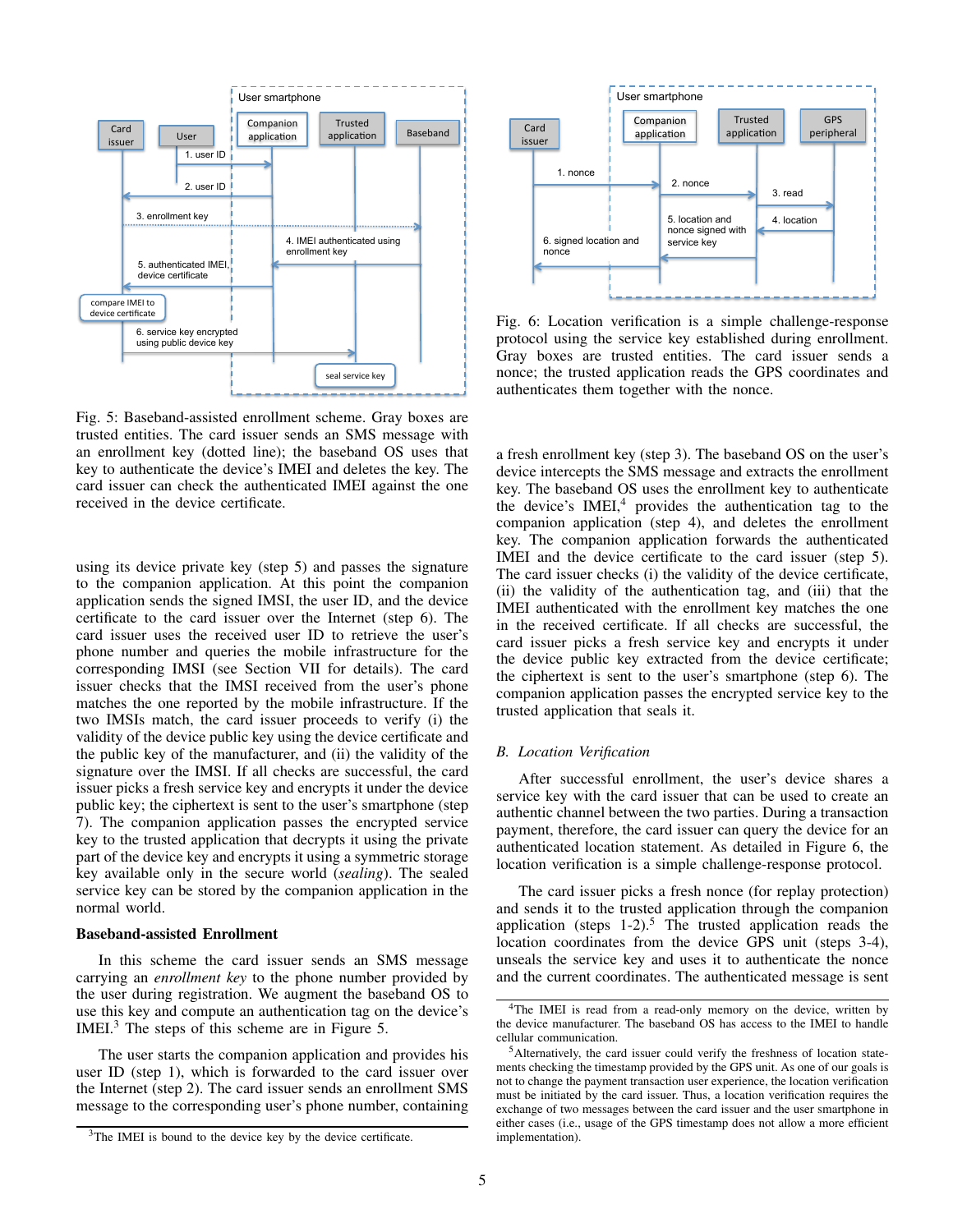back to the card issuer through the companion application (steps 5-6). The card issuer verifies the authenticity of the location statement using the service key. At this point, the card issuer matches the location of the user's smartphone against the one of the terminal used for the transaction, to decide whether to authorize or deny the transaction.

We note that neither the companion application nor the trusted application need to be continuously running in the background. The execution of the trusted application is triggered by the companion application which, in turn, is started by the mobile OS when receiving a request for that application (e.g., through a push notification).

### *C. Device Migration*

Both enrollment schemes support device migration by rerunning the enrollment operation. When the user switches to a new device and moves his SIM card to it, he can start the enrollment process from the companion application of the new device. As a result of either the signed-IMSI or the basebandassisted enrollment, the card issuer invalidates the previously used service key, re-associates the user identity to the device key of the new device, and sends a fresh service key to the TEE on that device. Device migration does not require out-of-band communication with the card issuer as long as the user keeps his phone number (even if he gets a new SIM card associated with his old phone number).

### VI. SECURITY ANALYSIS

<span id="page-5-0"></span>Recall that our adversary holds the victim's payment card (or a clone) and his goal is to make fraudulent transactions at points of sale. The adversary does not have physical access to the victim's smartphone but he does have remote control over that smartphone's mobile OS.

With the deployment of our system, the adversary must convince the card issuer that the enrolled user's smartphone is close to the terminal where the fraudulent transaction is taking place. To do so, the adversary must either succeed in an impersonation attack during enrollment or tamper with the location verification protocol.<sup>6</sup>

In an impersonation attack, the adversary must halt the enrollment scheme on the victim's device (he can do so since he controls that device's mobile OS), and use the victim's ID to run the enrollment scheme on a device that he owns. In particular, the adversary has two possible *strategies*: he must induce the card issuer to encrypt the service key either

- (a) under the public key of the adversary's device (the adversary will thus be able to make fraudulent transactions if his phone is in proximity of the terminal where the transaction takes place), or
- (b) under a public key for which the adversary knows the private key (so that the adversary will be able to generate arbitrary location statements when the card issuer requests them).

In the following we provide an informal analysis of the enrollment schemes, with respect to the two strategies above.

Finally, we argue that the location verification mechanism is secure after successful user enrollment.

# *A. Signed-IMSI enrollment*

This enrollment scheme is secure against a software attacker as defined in Section [IV.](#page-2-0) This attacker can control the mobile OS on any device (including the victim's) but does not have sufficient capabilities to control any baseband OS or the TrustZone secure world execution environment.

Strategy (a) requires the adversary to start an enrollment scheme on his device using the victim's ID. Since the card issuer knows the victim's phone number and can retrieve the corresponding IMSI, the adversary must force the trusted application on his device to send the IMSI of the victim's SIM card. To do so, the adversary may use a custom SIM card where he can manipulate the IMSI. However, such SIM card misses the key that the victim's SIM card uses for authentication with the network operator and, thus, cannot connect to the cellular network. When the trusted application on the adversary's device queries the baseband OS for cellular network status, it detects that the phone is not connected and will abort the enrollment scheme.

Strategy (b) requires the adversary to hold a private key corresponding to a valid (i.e., certified by the device manufacturer) public key. This is not possible since a software adversary cannot compromise the ARM TrustZone architecture of any device and leak the secrets stored therein.

# *B. Baseband-assisted Enrollment*

This enrollment scheme is secure against an hardware attacker, as defined in Section [IV,](#page-2-0) that controls the mobile OS on any device (including the victim's), as well as the baseband OS and the TrustZone secure world execution environment on devices to which he has physical access.

Strategies (a) and (b) require the adversary to either intercept the enrollment SMS message and extract the enrollment key, or provide a crafted IMEI to the baseband OS on the victim's device. Since the adversary does not control the GSM network, SMS messages cannot be intercepted. Furthermore, the enrollment key is deleted by the baseband OS, so that the normal world cannot read it. Finally, the IMEI is stored on read-only memory during device manufacturing [\[16\]](#page-13-15), thus the adversary cannot feed an arbitrary IMEI to the baseband OS on the victim's device.

### *C. Location Verification*

After a successful enrollment, the trusted application running in the secure world on the victim's device shares a service key with the card issuer. At this time, the adversary can only try to force the victim's device to report a location statement with GPS coordinates matching the location where the fraudulent transaction takes place. Since none of the considered adversaries (i.e., software and hardware) control the secure world on the victim's device, the adversary can only try to change the coordinates provided by the GPS unit on that device. We note that GPS units on modern smartphones only allow to reset the GPS sensor. That is, the adversary cannot feed the trusted application on the user's phone with arbitrary

<span id="page-5-1"></span><sup>&</sup>lt;sup>6</sup>We acknowledge that the adversary may still succeed in his goal if the fraudulent transaction takes place close to where the victim's device is located.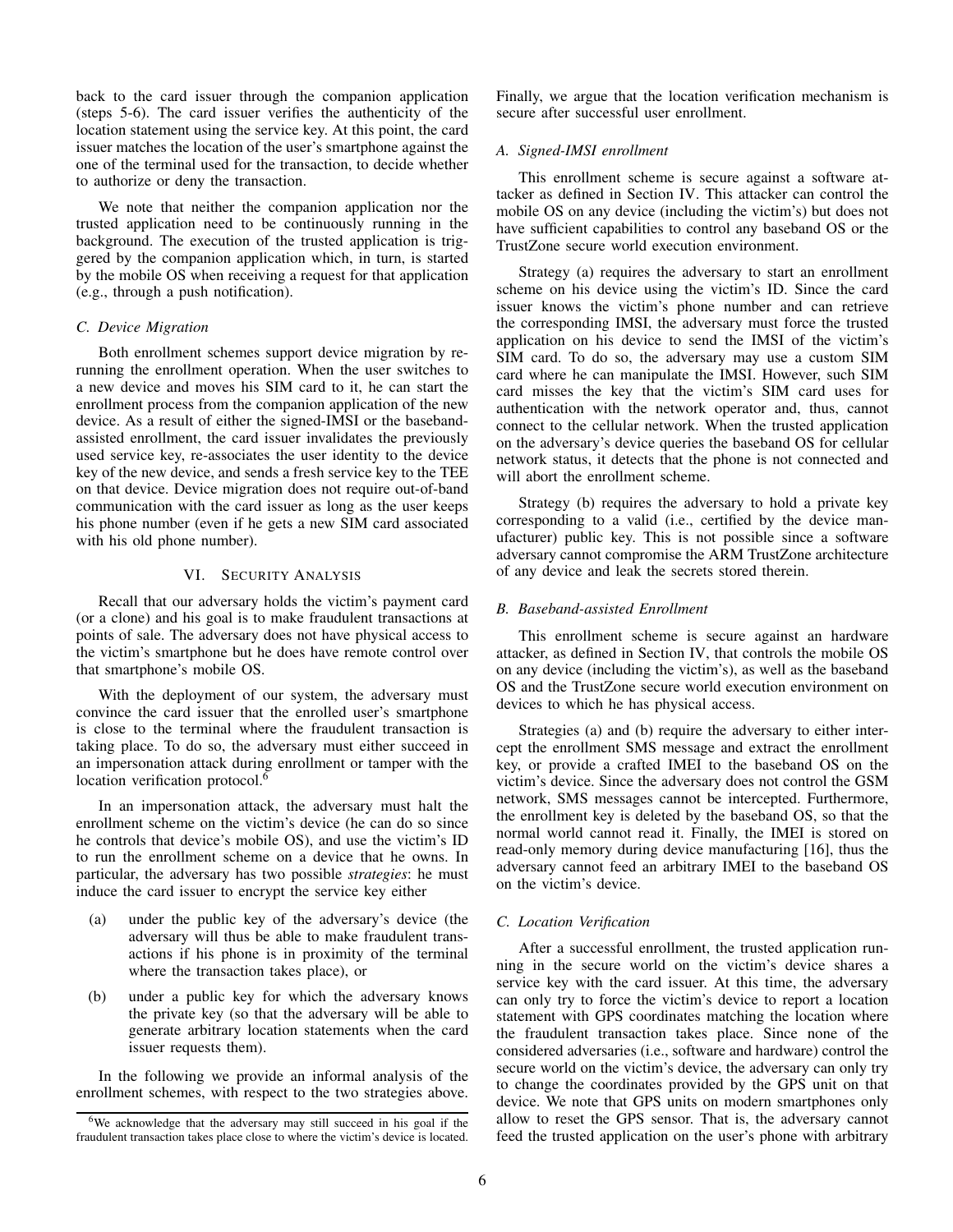<span id="page-6-0"></span>coordinates. The trusted application can, nevertheless, detect a reset and restart the GPS sensor.

### VII. IMPLEMENTATION

We implement three prototypes to evaluate the feasibility of the proposed second-factor authentication solution and enrollment schemes. First, we modify an open-source baseband OS to show that the changes required to existing baseband operating systems are small. We test our baseband modifications on an older mobile phone, because the baseband environment on modern smartphones is not modifiable by third-party developers.

Second, we implement the trusted application on a Trust-Zone development board to show that its deployment on TrustZone-enabled devices is straightforward, and that the time overhead to generate location statements is negligible compared to network delays. We use a TrustZone development board because installation of trusted applications on current smartphones requires approval by the device manufacturer.

Third, we implement a client-server prototype using an Android smartphone to evaluate the end-to-end performance of the location verification mechanism at the time of a payment transaction.

#### *A. Baseband Implementation*

To accommodate the baseband-assisted enrollment scheme of Section [V-A,](#page-3-5) we augment osmocomBB [\[19\]](#page-14-2), which is the only available open-source baseband OS. It is implemented for Motorola mobile phones like the C123 or C118, introduced in 2005. The GSM layer 1 (the physical layer) executes directly on the mobile phone, while layers 2 and 3 (respectively the data-link layer and the third layer, subdivided in the Radio Resource management, the Mobility Management, and the Connection Management) run as the mobile application on a host PC connected with the device through a USB-to-serial cable.

We leverage the widely used SMS Protocol Data Unit mode, standardized in [\[20\]](#page-14-3), to format the enrollment SMS message sent by the card issuer to the user's phone number. In the standard, a User Data Header structure can contain so called Information Element Identifier elements, that are reserved for future use. We encode the enrollment key in the Information Element Data field of one such identifier. We add to the baseband OS the logic to identify and handle enrollment SMS messages. Once the key is found in the SMS message header, the baseband OS extracts it and computes an authentication tag over the device's IMEI. We use the HMAC-SHA1 implementation provided by the PolarSSL [\[21\]](#page-14-4) library as the authentication algorithm.

We test the prototype baseband OS in a Motorola C118 connected through a USB-to-serial cable to a host PC running Ubuntu 12.10. The original mobile application provided by osmocomBB consists of 19,482 lines of C code; we add a total of 523 lines of code, where polar\_sha1.c accounts for 451 lines of code. Our changes increase the code size by 2.7%. In terms of binary size, a compiled version of the original mobile application is 2029 kB; our modified version accounts for 2077 kB in total (i.e., 2.3% larger). The layer1

firmware (layer1.compalram.bin) that is installed on the mobile phone accounts for 63 kB and remains unmodified.

#### *B. Trusted Application Implementation*

We implement a trusted application that provides location statements, on a TrustZone-enabled development board. We use it to evaluate the implementation complexity and the time required to produce location statements. The board is an ARM Motherboard Express uATX [\[22\]](#page-14-5) coupled with an ARM CoreTile Express A9 [\[23\]](#page-14-6). The board features a Cortex-A9 processor which is clocked at 400 MHz. The development board contains no GPS unit or baseband processor. In the normal world of the system, we run Android version 4.1.1 with Linux kernel version 2.6.38.7, properly patched to support the ARM board as well as Android. In the secure world, we run Open Virtualization SierraTEE [\[24\]](#page-14-7), release "02 June 2013". SierraTEE is an open-source framework that provides a basic secure world kernel, compliant with the GlobalPlatform TEE specifications [\[25\]](#page-14-8).

The implementation of the trusted application accounts for less than 150 lines of code. Thus, incorporating our trusted application into an existing trusted OS, that already provides the necessary cryptographic functions and system calls, would hardly change the existing memory and storage requirements.

## Location Verification

The application that generates location statements runs on top of Open Virtualization, in the secure world, while the companion application runs in the normal world, on top of Android. When the card issuer initiates a location verification protocol with the user's smartphone, that device switches from normal world to secure world and executes the trusted application that generates the location statement.

We set up an experiment where the companion application, running in the normal world, invokes the trusted application and provides it with a 128-bit nonce. As the development board has no GPS unit, we emulate it by creating a system call in the secure kernel that just returns longitude, latitude and accuracy values. The trusted application runs HMAC-SHA256 over the data fetched from the system call and the provided nonce. The location statement is returned to the companion application in the normal world. A shared memory buffer is used for exchanging data between the two worlds.

We measure the total time required for the companion application to receive a location statement from the trusted application. This time includes (i) the performance delay introduced by the context switching and required data copying between the normal world and the secure world, and (ii) the time it takes for the trusted application to generate a location statement. The above experiment is repeated 1000 times. Average completion time is 3.0 milliseconds, with a standard deviation of 0.04 milliseconds. The time spent in context switching between the normal world and the secure world is below one millisecond.

# Enrollment

Since our board is not equipped with a baseband processor, we do not implement the enrollment schemes of Section [V-A.](#page-3-5) Nevertheless, we now explain how they can be realized.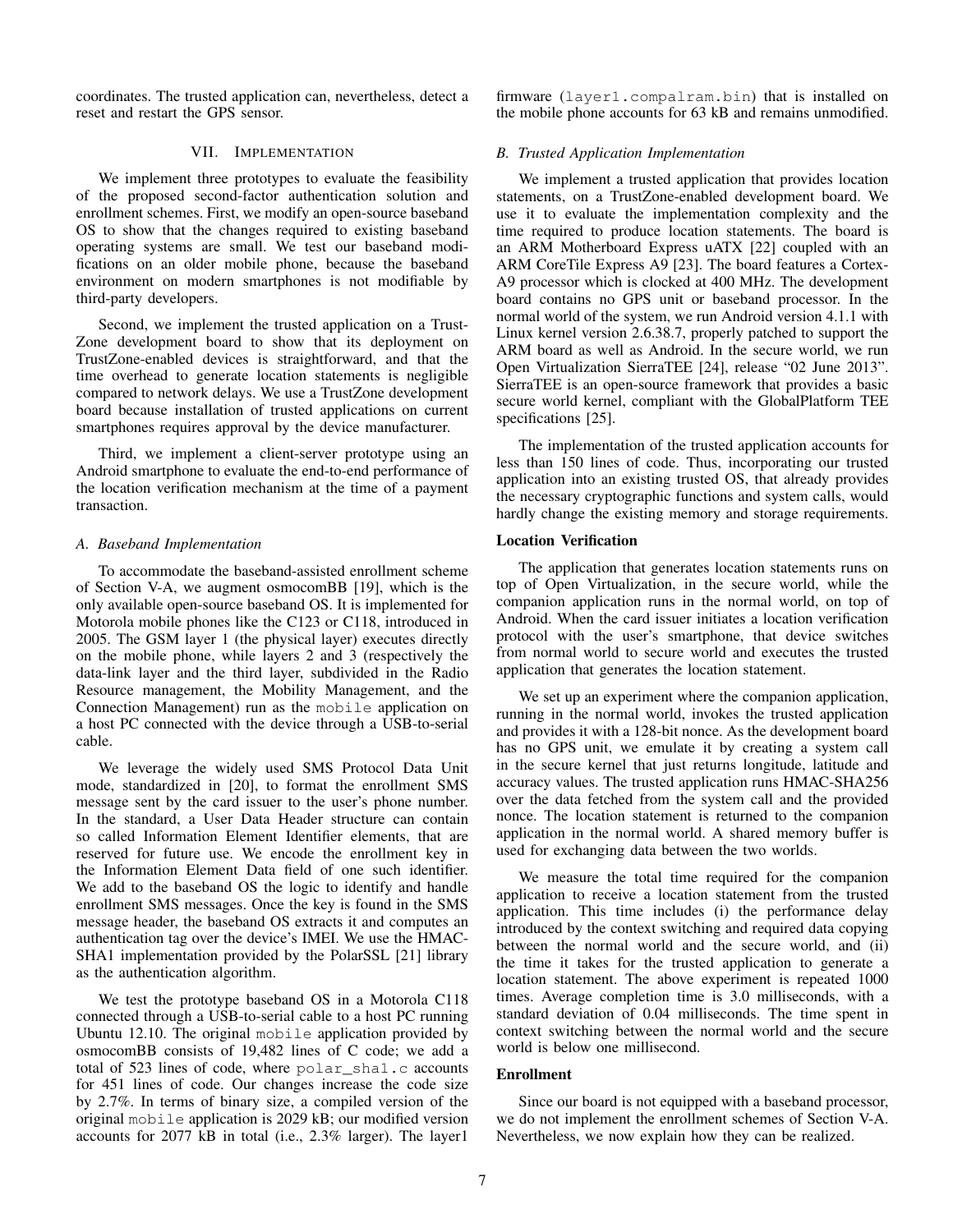During the signed-IMSI enrollment scheme, the trusted application must query the baseband OS for the IMSI of the installed SIM card, and for the cellular network status. In a mobile device, communication between the baseband OS and the mobile OS (e.g., Android) is implemented through a manufacturer-supplied binary (e.g., a driver). A stripped-down version of this binary may be as well installed in the secure world by the device manufacturer. Given that subsidy lock is one of the most used services in TrustZone-enabled devices, it is reasonable to assume that the secure world is able to communicate with the SIM card in a modern smartphone [\[16\]](#page-13-15). For reference, the full binary in the Samsung Galaxy S3 phone (i.e., libril.so) is 49 kB. The complete API offers roughly 200 function calls (extracted by looking at the *strings* of the binary) to the baseband OS. In contrast, the stripped-down version to support enrollment only requires the function calls GET\_SIM\_STATUS and GET\_IMSI.

In the baseband-assisted enrollment scheme, the trusted application is only invoked at the end of the process to decrypt and seal the service key sent by the card issuer. Hence, there is no requirement for direct communication between the secure world and the baseband OS.

#### *C. Client-Server Implementation*

To evaluate the performance of the location verification protocol, the client prototype provides the functionalities of both the companion application running in normal world, and the trusted application running in secure world. This implementation does not account for the needed context switching between the normal world and the secure world. As mentioned before, this time is below one millisecond, and thus negligible compared to networking delays of a full end-to-end implementation.

We develop against the API level 16 of the Android SDK (version 4.1, "Jelly Bean") [\[26\]](#page-14-9). Cryptographic operations are based on the Bouncy Castle crypto library [\[27\]](#page-14-10). We use 2048 bit RSA keys as device keys. Authentication of location statements leverages HMAC-SHA256 with an 128-bit service key. Communication between the server and the client uses the push notification feature of Google Cloud Messaging (GCM) [\[28\]](#page-14-11); the reverse channel is a standard HTTP connection.

The client provides functionalities for the signed-IMSI enrollment scheme (cf. Section [V-A\)](#page-3-5) and the location verification mechanism (cf. Section [V-B\)](#page-4-5). During enrollment, the application queries the baseband OS through the Android Java API provided by the TelephonyManager service, for the IMSI of the SIM card and the network connection status. During location verification, the application reads the GPS location (latitude and longitude, accuracy and satellite fix time) using the LocationManager system service.

The server-side processing is implemented in python, using the CherryPy Web Framework [\[29\]](#page-14-12) and SQLite [\[30\]](#page-14-13). This web service is accessed through a RESTful web API that provides enrollment and location verification operations. During the signed-IMSI enrollment scheme, the server translates a phone number to the corresponding IMSI using an HLR-lookup query with an external service provider. An HLR-lookup query is carried out by network operators using the Signaling System #7 (SS7) protocols. In particular, the Home Location Register

<span id="page-7-1"></span>

|               | <b>Static tests</b> |      |                               | Field study $(3G)$ |          |  |
|---------------|---------------------|------|-------------------------------|--------------------|----------|--|
|               | WiFi                | 3G   | Edge                          | Orange Sunrise     |          |  |
|               |                     |      | $(n=101)$ $(n=101)$ $(n=101)$ | $(n=46)$           | $(n=34)$ |  |
| average (sec) | 0.60                | 1.82 | 2.20                          | 2.54               | 3.68     |  |
| std dev (sec) | 0.08                | 0.05 | 0.30                          | 0.78               | 1.45     |  |

TABLE I: Completion time for location verification during payment transactions. *n* denotes the number of samples in each scenario.

(HLR) of a network operator holds information about its users such as their phone numbers and to which network a device is currently connected. Among other information, the HLR holds the IMSI of the SIM card connected to the network. Several HLR lookup services, such as [\[31\]](#page-14-14), are available to third-parties.

While our client prototype implementation is tailored towards a device using Android OS, similar functionalities are easily done on other smartphone platforms.

### VIII. EXPERIMENTAL EVALUATION

<span id="page-7-0"></span>The previous section shows that context switching between the two TrustZone execution states (i.e., normal and secure world) and cryptographic operations to produce location statements, require only a few milliseconds. Network delays, therefore, account for the majority of the time required to verify the location of the user's device by the card issuer. In this section we analyze the time to complete location verification and present the experimental evaluation of our client-server prototype.

We focus on the location verification protocol as the enrollment procedure is a one-time operation and its performance is less critical. The client prototype is installed on a Samsung Galaxy S3 smartphone with the latest software updates (as of the time of writing), after a factory reset. The server is running on a standard laptop and shares a service key with the client. We provide results for both *static tests* run with the phone in a fixed location (office environment) and a *field study* run in a scenario close to actual deployment. Table [I](#page-7-1) provides an overview of our results which we elaborate below.

### *A. Static Tests*

During static tests, the client device is in a fixed position, on a desk in our office environment. We run tests for Edge (GSM only mode), 3G (WCDMA only), and WiFi (mobile data turned off) connections. For each connection setting, we measure the completion time, i.e., how long it takes from the moment the server issues a request, until the moment it receives the location statement and verifies its authenticity. The experiment is repeated 100 times (the server issues one request per second), and Figure [7a](#page-8-1) shows the completion time for each location verification. Results show longer completion times during the first runs, for Edge and 3G connections. This behavior is presumably caused by the time it takes to "activate" the radio on the phone. To validate our hypothesis, we set the interval of two consecutive server requests to 30 seconds, allowing the radio of the phone to "deactivate" after each request. Results are shown in Figure [7b.](#page-8-2) Confirming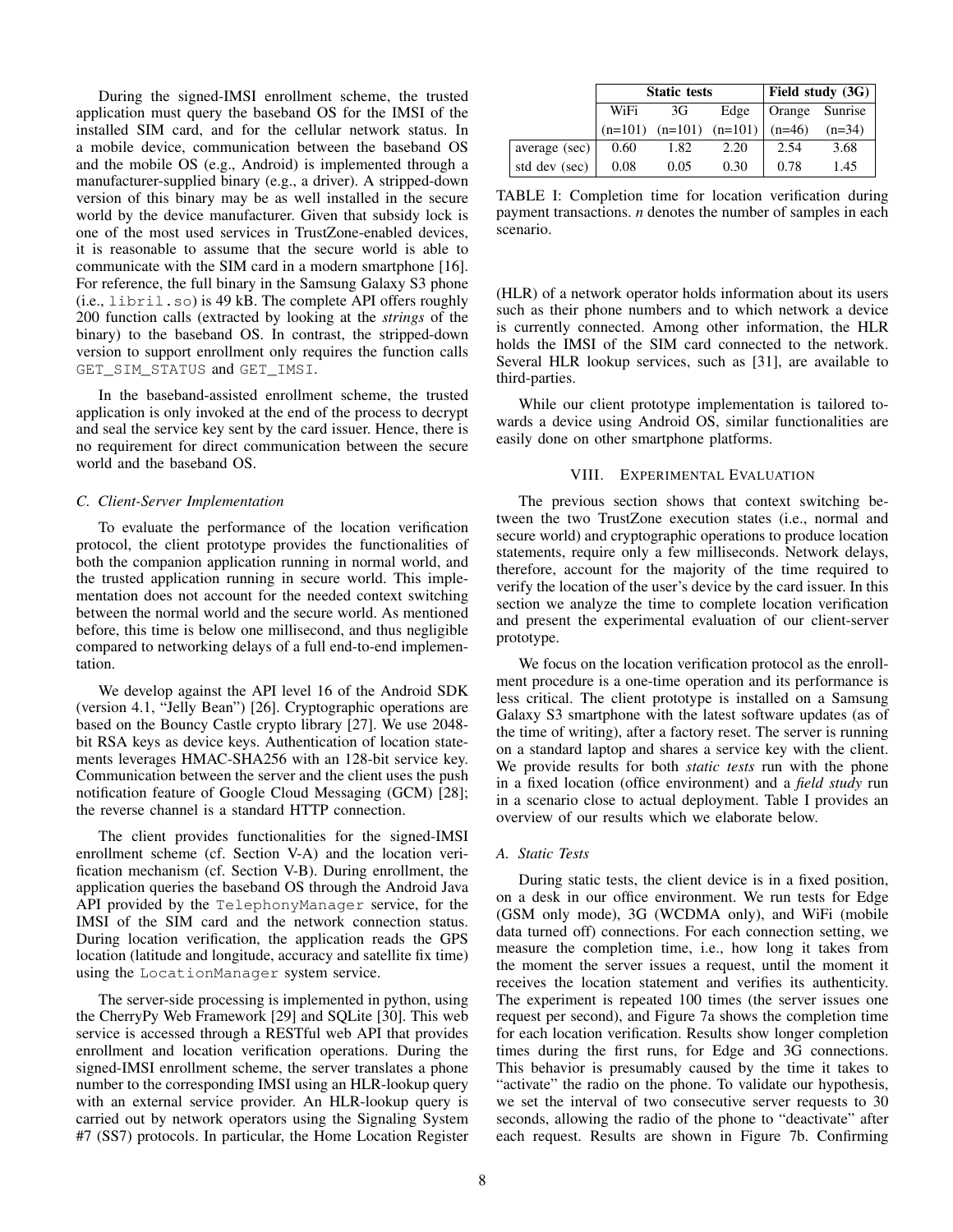<span id="page-8-1"></span>

Fig. 7: Completion time for 100 location verifications. In Figure (a) the server initiates one request per second. In Figure (b) the server waits 30 seconds before issuing each request.

<span id="page-8-3"></span>

Fig. 8: Average time and standard deviation required to complete a location verification, for different connection types.

our hypothesis, completion time in this scenario has greater variance, especially when using Edge or 3G networks.

Finally, Figure [8](#page-8-3) shows the average and the standard deviation for the measurements of Figure [7b.](#page-8-2) The completion time for our solution is, on average, 2.2 seconds with an Edge connection, 1.82 seconds with a 3G connection, and 0.6 seconds with a WiFi connection, respectively.

# *B. Field Study*

To test our solution in a setting close to the actual payment scenario, we use two client devices and carry out a two-day field study with two subjects in Zürich. Each subject carries a client device and a triggering device. The two clients have SIM cards issued by different operators (*Orange* and *Sunrise*).

The triggering device initiates a server request. The server runs on a standard laptop and listens for incoming triggers. We use a separate trigger device to make sure that, at the time of a location verification, the radio on the client device is not active. In an actual deployment, if the radio happens to be active when a location verification request is received, completion time is expected to be smaller than the ones reported below.

For two days, each subject uses the triggering device to initiate a location verification each time he is close to a pay-

<span id="page-8-4"></span><span id="page-8-2"></span>

|  |  |  | GPS accuracy $(m)$ GPS fix delay $(ms)$ |                                              |     |  |
|--|--|--|-----------------------------------------|----------------------------------------------|-----|--|
|  |  |  | average max min average                 | max                                          | min |  |
|  |  |  |                                         | $17.40$ 48.0 4.0 $\vert$ 256.83 3430.00 0.00 |     |  |

TABLE II: Location accuracy results during the field study.

ment terminal in, for example, shops, cafes, museums, parking lots, etc. Completion time, for the device with the Orange SIM card, is 2.54 seconds on average (standard deviation 0.78 seconds). The smartphone with the Sunrise SIM card shows slightly worse performance as the completion time raises to 3.68 seconds on average (standard deviation 1.45 seconds).

Table [II](#page-8-4) shows the accuracy of the location information and the elapsed time between the server request and the actual GPS fix on the client. The reported accuracy is within an acceptable range to distinguish shops next to each other (17.40 meters on average), and the location fix is available with a very short delay (less than 257 milliseconds on average).

## IX. DISCUSSION

<span id="page-8-0"></span>This section further discusses the proposed mechanisms in terms of integration with current payment systems, deployment considerations, and privacy issues. Finally, we discuss the applicability of our solution to other scenarios.

### *A. Integration with Payment Systems*

Our protocols can increase the security of any payment card transaction (either "chip and PIN" or "swipe and sign") where the card issuer is contacted by the terminal to authorize or deny the payment. We now detail the integration of our solution with deployed payment systems and, in particular, with the EMV payment standards [\[32\]](#page-14-15).

An EMV transaction involves the card, the terminal, the card issuer and an *acquirer*. The acquirer is a banking institution that processes credit and debit card payments for merchants. Third-party payment processors may be also involved, or the issuer and the acquirer may be the same banking institution. EMV specifications for transactions with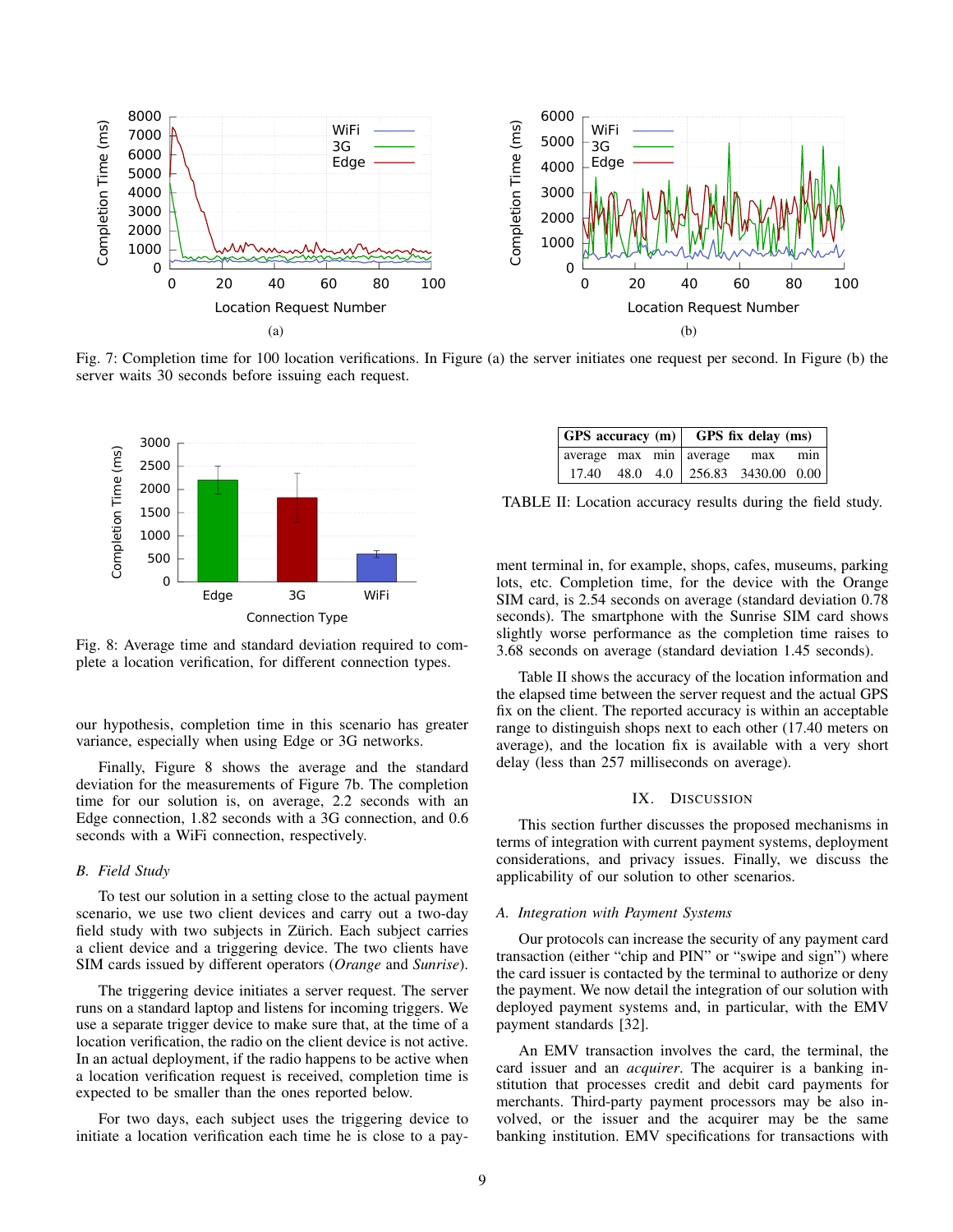<span id="page-9-0"></span>

Fig. 9: Integration of the location verification protocol within the EMV payment standards. Dashed lines indicate the additional messages required for our solution.

online authorization dictate two *cryptograms* (authenticated messages) exchanged between the card and its issuer. The cryptogram sent by the card is denoted as the Application Request Cryptogram (ARQC) and accounts for a number of fields that are supplied either by the card or by the terminal. Mandatory fields for ARQC include the transaction amount, the transaction date, and a random nonce generated by the terminal. EMV also defines optional fields that individual payment systems (e.g., Mastercard M/Chip or Visa VSDC) may require. The card issuer replies with an Application Reply Cryptogram (ARPC) that notifies the card whether the transaction has been approved. Figure [9](#page-9-0) illustrates the messages defined in the EMV standards; dashed arrows show the additional messages required to implement our solution.

Our solution requires the card issuer to know the physical location of the terminal used for a transaction. In the EMV standards an *acquirer ID* globally identifies a banking institution, while a *merchant ID* identifies a merchant within a banking institution. Either the card or the terminal can request that these elements are included in the ARQC message. Once the card issuer learns the acquirer and merchant identifiers of a transaction, it can contact the acquirer with the purported merchant ID in order to retrieve the merchant location. Popular payment systems are already providing merchant information, such as location, through standardized APIs [\[33\]](#page-14-16), [\[34\]](#page-14-17).

In current EMV payment systems, the acquirer ID and the merchant ID fields are defined by the standard but are not mandatory for ARQC messages. Through card software updates it is possible to include these fields in ARQC messages of every transaction. The EMV standards allow for remote update of payment card software through *issuer scripts* that may be included in the ARPC cryptogram.

A noteworthy benefit of our solution is that it enables gradual and secure deployment for selected users. A card issuer can enable location verification for a subset of its customers, for example, by updating the payment cards of customers that decide to opt-in. Once location verification is enabled for these users, an adversary that has obtained a payment card of any such user cannot circumvent the system. In comparison, solutions that require gradual terminal updates do not provide similar protection, as the adversary can always bypass the added security mechanisms by utilizing not yet updated terminals.

## *B. Deployment Considerations*

Even though fraud reduction is a clear incentive for banks or payment card issuers to adopt our solution, it is the user adoption that will be the driving factor. The proposed schemes do not change the user experience at point of sales, but they do consume internet bandwidth and battery on the user's device. Since payment card issuers are currently covering the costs of frauds, it is an open question whether users would pay the additional costs in terms of bandwidth and battery on their mobile devices, without any apparent benefit. To boost the user adoption, the card issuer may offer lower fees to users who opt-in, just like car insurance companies do for customers who install anti-theft mechanisms on their cars.

Our solution assumes the user's smartphone to have Internet connectivity at the time of a transaction. This may not hold for two reasons. First, high roaming charges induce many users to turn Internet access off while traveling abroad. International regulatory bodies have started to forbid excessive roaming charges. For example, the EU has recently decided to completely remove roaming charges within its member countries by 2015 [\[35\]](#page-14-18). A cost-effective alternative to avoid current roaming charges is to use SMS messages for communication between the user's device and the card issuer. SMS-based communication, can however experience high delays (SMS message delivery is based on a best-effort basis and can take up to 12 seconds in normal load conditions [\[36\]](#page-14-19)). Second, Internet connectivity might not be available in remote areas or underground locations (although many underground shopping centers or transport stations have cellular coverage).

Card issuers can handle lack of connectivity based on transaction value, merchant location or user specific policies. For example, high-value transactions in areas where Internet connectivity is expected to be available may only be authorized after a successful location verification with the user's smartphone. A possible solution to handle temporary lack of connectivity for low-value transactions could be to keep, on the device, an authenticated log of timestamped locations and report the one that is closest to the transaction time, once Internet connectivity is again available. While this solution does not allow for real-time fraud prevention, it allows card issuers to perform offline fraud detection.

#### *C. Privacy Considerations*

The card issuer can ask the user's device for location statements and track the user over time. However, if the protocol is triggered at times of genuine transactions, our solution does not leak extra information, since the card-terminal transaction already reveals the user location to the card issuer. The card issuer may also abuse the system and query the user's device for a location statement when the card is not involved in a transaction. We argue that the system abuse can be prevented through precise terms of agreement; card issuers that break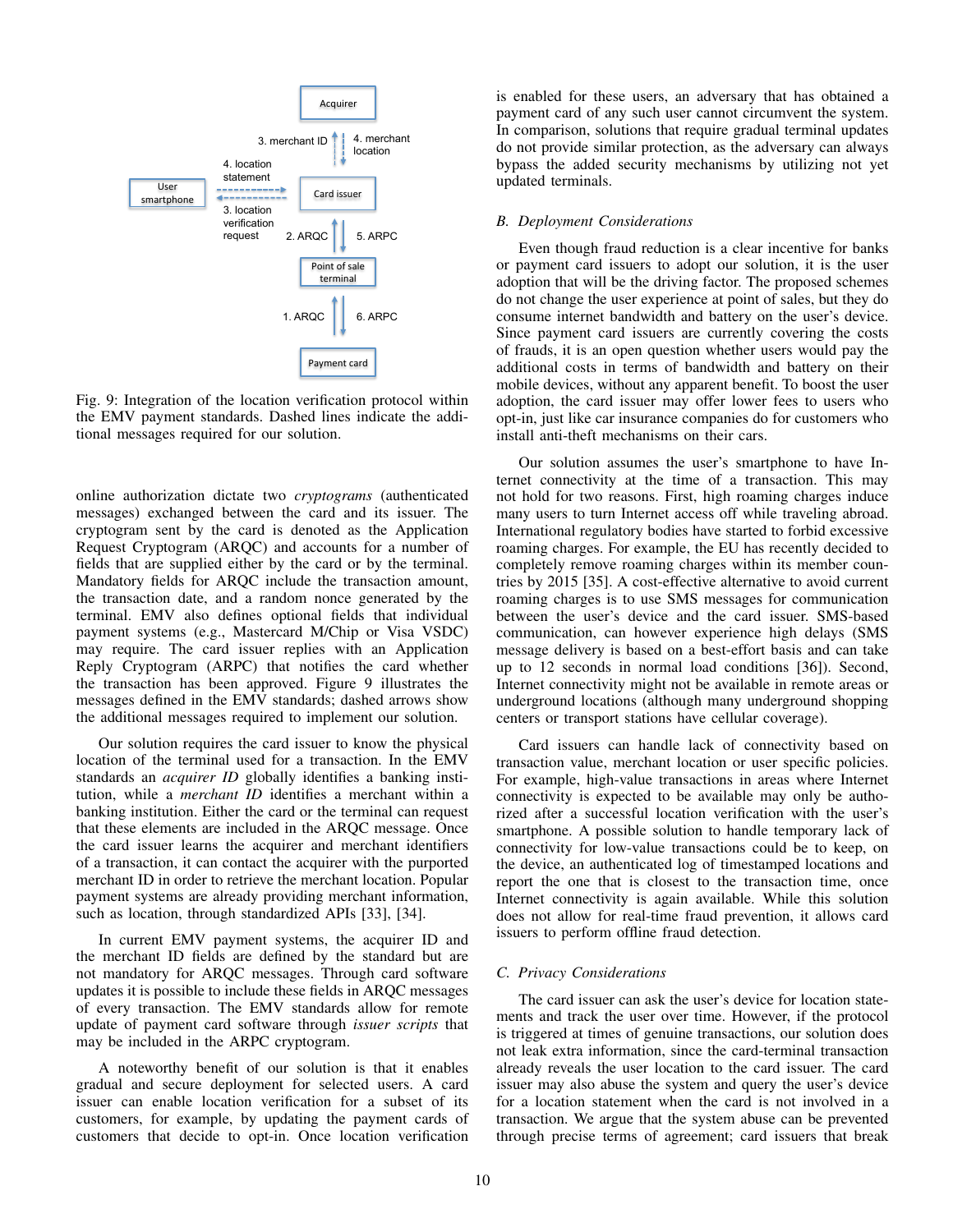those terms will damage their reputation and lose customers. Another solution is to let the card issuer send the location of the point of sale terminal to the device and let the device compare it against its current location, as done in [\[3\]](#page-13-2).

With respect to third-parties (i.e., law-enforcement authorities), location statements issued by the user's device can be denied. Since the (symmetric) service key used to authenticate location statements is shared with the card issuer, no thirdparty can identify who produced a location statement (either the user's device or the card issuer). Finally, we remark that an adversary in control of the mobile OS on the victim's device can query the GPS unit at will and track the user, independently of the solution presented in this paper.

#### *D. Other Application Scenarios*

Our protocols can be applied to other application scenarios beside payments at points of sale. In particular, they can be used in any scenario where the verifying party (e.g., a service provider) knows the user's phone number and the location of the infrastructure used to perform transactions. Two prominent examples are public transportation ticketing and building access.

In the public transportation scenario the user holds a transport ticket (e.g., an NFC card) that is used at dedicated machines to access the transportation network (e.g., at the entrance of metro stations). Our solution can provide assurance to the public transportation authority that a lost or stolen transport ticket is not used by any party but the rightful owner.

Similarly, building access control systems require a user to carry an access token with a short-range wireless interface. Entry is granted if the token is presented to a dedicated reader and the valid PIN is entered by the user. Location statements can increase the security of such access control systems. Upon presenting the access token to the reader, the user phone is queried for its location; if the purported location matches the one of the reader, the building access authority can grant access.

As part of our field study (described in Section [VIII\)](#page-7-0), we tested completion time and accuracy of our location verification protocol in public transportation and building entrance scenarios. Results are summarized in Table [III](#page-10-1) and Table [IV.](#page-10-2)

Completion time at public transport stations takes 3.03 seconds on average, using a 3G connection, for the device using Orange, and 3.39 seconds on average for the smartphone using Sunrise. We argue that three seconds to grant access to the transportation network may be an undesirable delay. Nevertheless, our solution could be used for offline ticket abuse monitoring. The public transportation authority could disable a ticket after witnessing a number of consecutive fraudulent uses. In this scenario, the measured location accuracy (see Table [IV\)](#page-10-2) is around 14 meters on average. In most public transportation applications this accuracy is sufficient to distinguish entrances to the transportation network from one another.

We also test the time it takes to run our protocol when entering buildings in two campuses of ETH Zurich, one in the city center and the other in the city suburbs. Completion time takes 2.31 and 4.40 seconds on average, depending on the network operator used as shown in Table [III.](#page-10-1) The location

<span id="page-10-1"></span>

|               |      |                   | <b>Building access   Public transport</b> |                                 |  |
|---------------|------|-------------------|-------------------------------------------|---------------------------------|--|
|               |      |                   |                                           | Orange Sunrise   Orange Sunrise |  |
|               |      | $(n=59)$ $(n=40)$ | $(n=43)$                                  | $(n=63)$                        |  |
| average (sec) | 2.31 | 4.40              | 3.03                                      | 3.39                            |  |
| std dev (sec) | 0.57 | 1.74              | 0.66                                      | 1.33                            |  |

TABLE III: Completion time for location verification for public transport and building access tests. *n* denotes the number of samples in each scenario.

<span id="page-10-2"></span>

| <b>Scenario</b>                    |     |     |     | $ $ GPS accuracy (m) $ $ GPS fix delay (ms) |                                                      |     |
|------------------------------------|-----|-----|-----|---------------------------------------------|------------------------------------------------------|-----|
|                                    | avg | max | min | avg                                         | max                                                  | min |
| Building access $\vert$ 14.04 48.0 |     |     | 4.0 |                                             | $\vert$ 139.31 3087.00 0.00                          |     |
| Public transport   15.47 48.0      |     |     | 6.0 |                                             | $\begin{bmatrix} 210.52 & 4035 & 0.00 \end{bmatrix}$ |     |

TABLE IV: Location accuracy for public transport and building access tests.

accuracy in this scenario is around 15 meters, which is enough to differentiate building doors from each other in most cases.

#### X. ALTERNATIVE APPROACHES

<span id="page-10-0"></span>In this section we discuss alternative ways in which smartphones could provide a second authentication factor for payments at points of sale, and conclude that location verification provides a practical means for card issuers to identify fraudulent transactions. We also analyze commonly suggested enrollment schemes and show how they fail to provide secure user-to-device binding, given our realistic attacker model. Finally, we describe alternative TEEs available on current smartphones and their shortcomings, compared to system-wide TEEs such as ARM TrustZone.

#### *A. Second-factor Authentication Approaches*

In a typical transaction at a point of sale, the user enters or swipes his payment card into a terminal and optionally types its PIN code. The card runs a protocol with the terminal that contacts the card issuer for online transaction verification. Figure [10](#page-11-0) illustrates common second-factor authentication approaches: *(1) Authentication token replacement (Figure [10a\)](#page-11-1).* The smartphone acts as a dedicated authentication token and displays one-time passcodes that the user must type into the terminal. Google 2-Step Verification [\[5\]](#page-13-4) is a prominent example of this approach in the context of web login authentication. A similar approach can be applied to payments at points of sale. *(2) User confirmation device (Figure [10b\)](#page-11-2).* The card issuer contacts the user's device which presents a confirmation dialog to the user. The confirmation result is sent back to the card issuer. Authentication solutions like this one have already been deployed for online banking [\[37\]](#page-14-20). *(3) Distance-verification device* (Figure [10c\)](#page-11-3). The user places his smartphone next to the payment terminal, which starts a distance-verification protocol over a short-range wireless connection, such as NFC [\[38\]](#page-14-21).

The given approaches require additional user interaction at the time of the transaction. Changes to established user interaction models hinder the introduction of new security mechanisms [\[12\]](#page-13-11). Additionally, the majority of point of sale terminals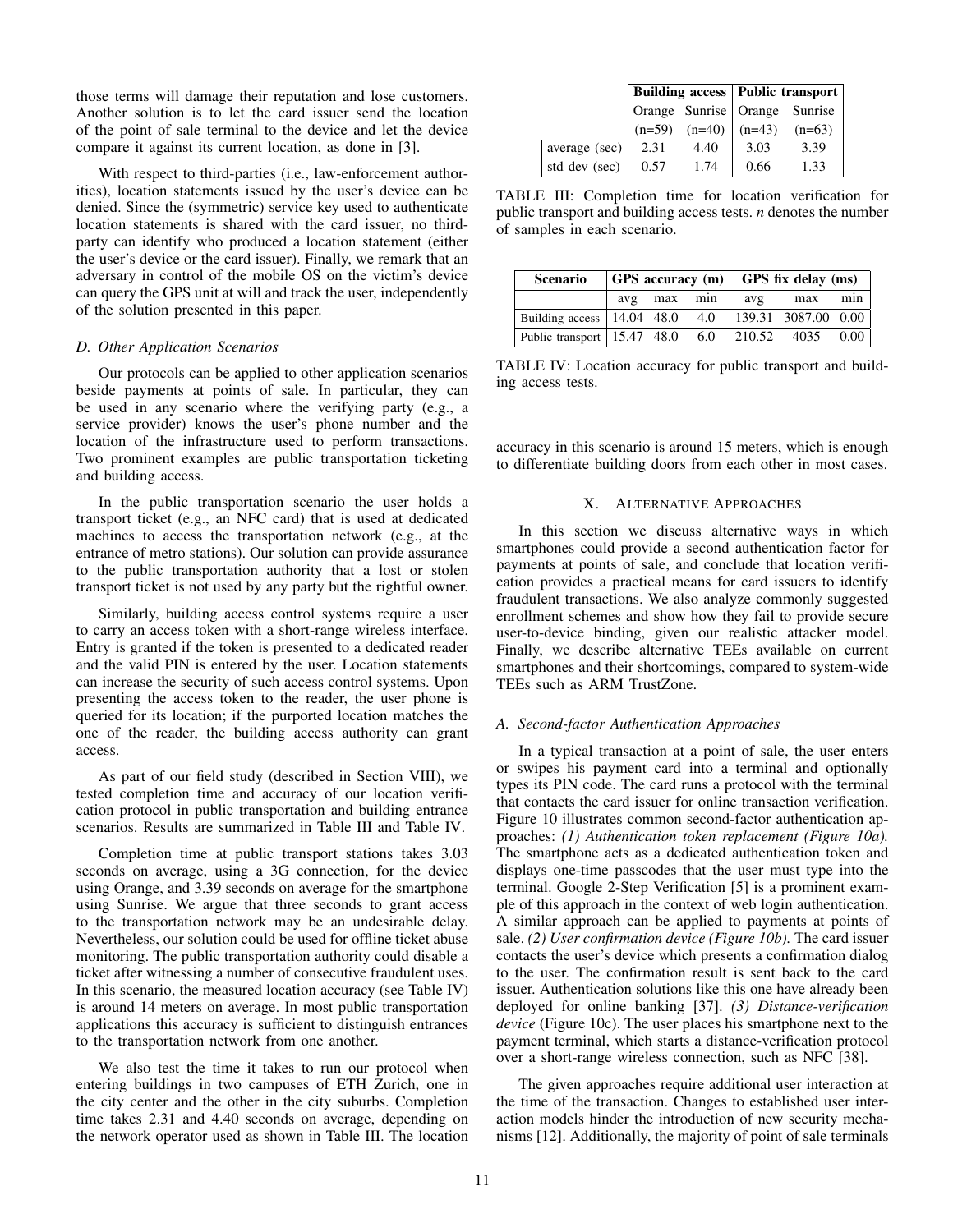<span id="page-11-1"></span><span id="page-11-0"></span>

(a) *Smartphone as an authentication token replacement:* the user reads a passcode off his smartphone and enters it into the payment terminal.

<span id="page-11-2"></span>(b) *Smartphone as a user confirmation device:* the user confirms the transaction using his smartphone; the devices delivers the user's decision to card issuer.

<span id="page-11-3"></span>(c) *Smartphone as a distance verification device:* the user positions the phone next to the terminal; the terminal verifies the proximity of the phone over short-range wireless connection (e.g, NFC).

Fig. 10: Common smartphone second-factor authentication approaches applied to payment systems. Solid arrows represent standard transaction messages, while dashed arrows show additional messages for second-factor authentication.

do not have the required software components for passcode entry (Figure [10a\)](#page-11-1) or hardware interfaces for distance-verification (Figure [10c\)](#page-11-3). The replacement of deployed terminals would be gradual and optional, which allows the adversary to target the terminals that have not been updated yet.

#### *B. Common Enrollment Solutions*

We now explain why commonly suggested enrollment schemes are not secure or feasible to deploy, assuming an adversary that controls the mobile OS on the victim's device.

#### Device Identifier Enrollment

A simple way to bind a user identity to the device key of his TEE, is to leverage the device's IMEI, typically included in the device certificate. The IMEI is available on the device's package or displayed on-screen. During enrollment, the user provides the IMEI of his device to the card issuer using a reliable out-of-band channel, for example, visiting a branch of the card issuer in person. The card issuer then verifies the device certificate with respect to the IMEI provided by the user.

Communicating the IMEI to the card issuer in a trustworthy way is more complicated than it seems. Device sales packages are not always available. Also, if the mobile OS is compromised, the adversary controls the IMEI shown on the device screen. Additionally, IMEI-based enrollment does not provide flexible device migration: every time the user changes devices, he must provide the IMEI of the new device to the card issuer, using an out-of-band channel.

#### Password Enrollment

The user-to-device binding can also be implemented by asking the user to enter a password or a similar initialization secret, known by the card issuer, in his device. A trusted application can authenticate itself to the card issuer, using the certified device key and the user-provided password.

The user should type in the password only when a trusted application can securely receive it. The compromised mobile OS can otherwise intercept and forward the password to the adversary, who can then launch an impoersonation attack. A reliable communication interface from the user to a trusted application is called *trusted path* [\[39\]](#page-14-22), [\[40\]](#page-14-23). The device hardware and software resources used for user interaction (e.g., the display buffer or the touchscreen input events) can be temporarily reserved for system-wide TEEs such as ARM TrustZone. A *security indicator*, such as a colored bar on the top of the screen [\[41\]](#page-14-24) or a dedicated LED [\[42\]](#page-14-25) can be used to inform the user about the type of application he is communicating with (trusted or untrusted). However, current smartphones do not support this division of user interface resources, nor do they provide dedicated security indicators. Furthermore, several academic studies, and a few decades of practical experience, have shown that users tend to ignore security indicators [\[43\]](#page-14-26), [\[44\]](#page-14-27), [\[45\]](#page-14-28).

Previous work assumes that password-based enrollment is secure if the enrollment is done early in the device life cycle, before the adversary has the opportunity to compromise the mobile OS [\[14\]](#page-13-13), [\[46\]](#page-14-29). This assumption is hard to justify since not every service enrollment happens at the beginning of a device life time.

#### SMS Enrollment

If the user provides his phone number during registration, the card issuer can send an SMS message that will be received by the device in which the user's SIM card is installed. Similarly to our solution, the SMS message could carry an initialization secret to bootstrap security services. The problem with this approach is that SMS messages provide a trustworthy channel to the the baseband OS of the device where the SIM card is installed, but not to the secure world on that device. In current mobile device architectures, the baseband OS is accessible by both the mobile OS in the normal word and by the trusted applications running in the secure world. Therefore,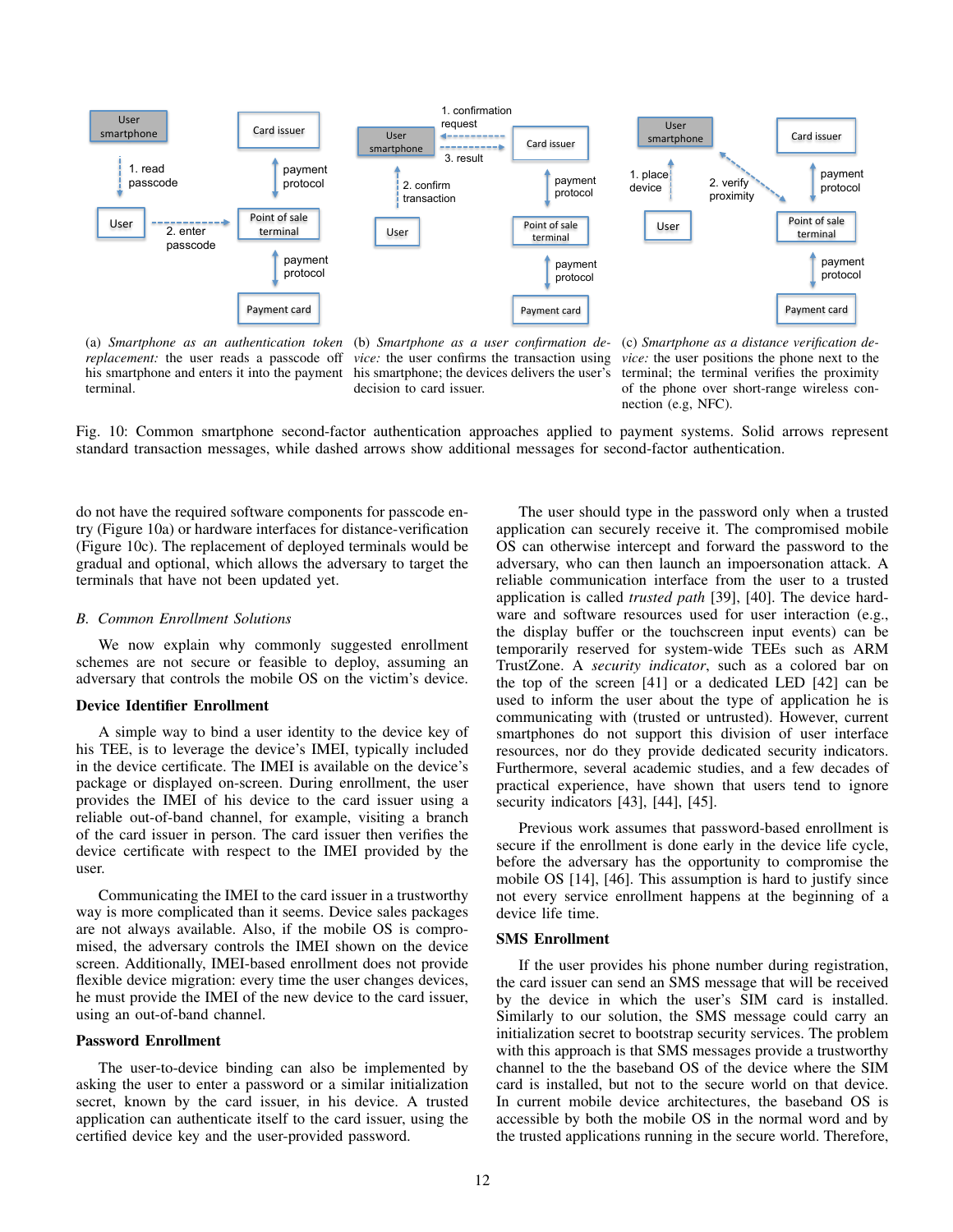<span id="page-12-1"></span>

Fig. 11: Commonly suggested user enrollment schemes. Solid arrows illustrate trustworthy communication channels. Dashed arrows illustrate communication channels in which one of the end points can be either the normal world or the secure world.

when the baseband OS receives an SMS message, it notifies the mobile OS, which can read any initialization secret and leak it to the attacker. Assuming a mobile device architecture in which the baseband OS interacts only with the secure world is not feasible, as the mobile OS needs to interact with the baseband for, e.g., phone calls. To overcome this limitations, the baseband-assisted enrollment scheme uses an enhanced baseband OS to achieve secure enrollment.

## Enrollment Using Initialization Secrets

Figure [11](#page-12-1) illustrates the user enrollment problem when using initialization secrets. Any channel to the secure world can be intercepted by the mobile OS in the normal world, be it the baseband OS, the user-interface, or any other interface such as NFC or Bluetooth. For example, the baseband OS cannot pass the initialization secret received over SMS messages to the application processor because it does not know which processor state (normal world or secure world) is active.

### *C. Alternative Trusted Execution Environments*

In addition to ARM TrustZone, SIM cards are TEEs widely available on smartphones. A SIM card can store secrets and execute small pieces of code (often referred to as *SIM applications*) in isolation from the mobile OS. Therefore, one could argue that the location verification mechanism can be implemented as a SIM application within the SIM card processing environment. This approach has two drawbacks. First, provisioning of SIM applications to a SIM card requires the service provider to negotiate with the network operator that issued that SIM card. Providers who target global applications must negotiate with a large number of network operators separately. Second, in current architectures, SIM cards cannot directly access the device peripherals, such as the GPS unit. When the SIM card needs location information, the application processor must read the coordinates from the GPS unit and provide them to the SIM card. The SIM application has no means of knowing whether these coordinates have been tampered with. Some recent device configurations support a dedicated connection between the SIM card and the device NFC unit [\[47\]](#page-14-30). Similar dedicated lines could be added for secure access to the GPS unit. However, targeted hardware changes to allow for specific security services based on SIM applications are costly and hard to justify for widespread adoption.

Some mobile devices are equipped with a slot for SD cards. The latter may be used as a TEE to run code in isolation from the mobile OS or to securely store credentials [\[48\]](#page-14-31), [\[49\]](#page-14-32). However, just like SIM cards, SD cards do not have direct access to the device peripherals, such as the GPS unit, and remote provisioning of applications by third-parties to SD cards is not currently available.

## XI. RELATED WORK

<span id="page-12-0"></span>*Secure payments with location data.* Similar to our approach, the authors of [\[3\]](#page-13-2) propose to mitigate fraud in payments at points of sale, using the phone location as an additional evidence to distinguish between legitimate and fraudulent transactions. In [\[3\]](#page-13-2), the bank sends a message to the user phone with the details of the transactions (including the location of the merchant and the one of the phone, as provided by the network operator) and asks the user to confirm the payment. This solution requires changes to (i) the GSM infrastructure to provide the user with the current location of his phone, (ii) the points of sale to handle extra messages and additional cryptographic operations, and ultimately (iii) the overall user experience. Furthermore, the protocols in [\[3\]](#page-13-2) do not account for a compromised mobile OS, nor they address enrollment. The authors do assume an adversary who can intercept any communication channel and require that the bank shares pairwise keys with the phone, the mobile network operator, and the point of sale.

Recently, MasterCard has proposed to use the location of the card-holder's smartphone to improve fraud detection in payments at points of sale [\[2\]](#page-13-1). However, the proposal, neither addresses mobile OS compromise, nor enrollment, nor migration.

*Secure payments with other approaches.* Securing online payments with multi-factor authentication is the focus of a number of work that leverage hardware and software tokens to generate one-time passwords [\[4\]](#page-13-3), [\[50\]](#page-14-33), [\[51\]](#page-14-34), biometric scanners [\[52\]](#page-14-35), [\[53\]](#page-14-36), or simply user-remembered passwords [\[54\]](#page-14-37). Financial institutions are deploying systems that leverage modern smartphones to replace traditional payment cards and using NFCenabled point of sale terminals [\[38\]](#page-14-21), [\[55\]](#page-14-38). Such solutions can only be used at selected stores or face large investments for hardware upgrades at merchants. Other systems that enhance the security of payment card transactions, require the user to confirm the payment through SMS messages or phone calls [\[37\]](#page-14-20).

*Secure Enrollment.* Secure enrollment for trusted platforms [\[56\]](#page-14-39) and TEEs on mobile devices [\[11\]](#page-13-10) is a challenging research problem. Both deployed systems [\[4\]](#page-13-3), [\[5\]](#page-13-4) and academic work [\[3\]](#page-13-2), [\[10\]](#page-13-9), [\[57\]](#page-14-40) have overlooked it or assume a non-compromised OS at enrollment time [\[14\]](#page-13-13), [\[46\]](#page-14-29).

*Trusted Sensors.* Saroiu and Wolman [\[9\]](#page-13-8) put forward the problem of trustworthy sensor readings on mobile phones.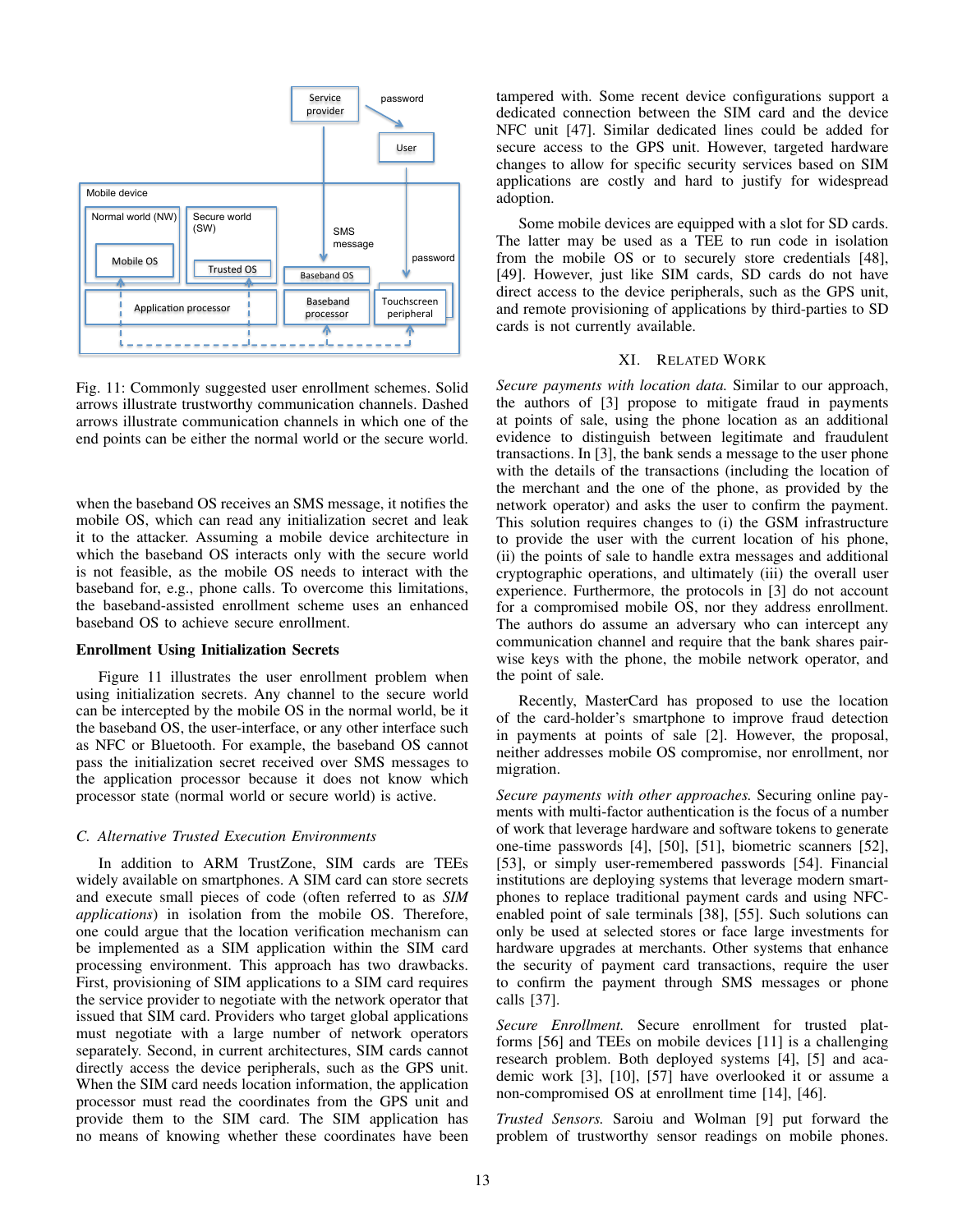They propose to leverage virtualization to handle sensors readings and provide signed measurements to applications that run in guest VMs. A similar approach is considered in [\[58\]](#page-14-41) where the authors consider participatory sensing scenarios and study how to protect user privacy and how to allow for local data processing while providing (TPM) signed sensor readings. Trustworthy participatory sensing applications are also considered in [\[59\]](#page-14-42), where the authors design and implement a trusted sensing platform. The latter is a board equipped with sensors and a TPM that communicates with the mobile device over Bluetooth and provides signed sensor measurements.

Liu et al. [\[10\]](#page-13-9) build on top of Credo [\[60\]](#page-14-43) and TrustZone to propose software abstractions that expose trusted sensor services to mobile applications. In particular, [\[10\]](#page-13-9) focuses on scenarios where trustworthy reading must be processed locally by applications (e.g., blurring people's faces from a photo taken by the phone's camera) before being sent. Therefore the framework in [\[10\]](#page-13-9) aims at protecting the integrity of a sensor reading as well as the local code that must process it. The authors provide a sample application scenario where sensor readings account for GPS traces, while data processing applies noise to the aggregated outcome in order to achieve differential privacy [\[61\]](#page-14-44).

Plug-n-Trust [\[62\]](#page-14-45) focuses on mHealth scenarios and provides a system to protect integrity and confidentiality of data collected by body-area network of sensors. Their approach leverages a smart card that plugs into a phone's microSD slot and creates a trusted computing environment for collecting and processing data provided by surrounding sensors. Security rests upon tamper resistance of both the smart card and the sensor nodes where encryption/authentication keys are stored.

YouProve [\[57\]](#page-14-40) addresses scenarios where sensor readings must be modified by local applications for, e.g., privacy issues. The authors of [\[57\]](#page-14-40) propose a framework to verify that a modified data item preserves the meaning of the original sensor reading. YouProve uses TaintDroid [\[63\]](#page-14-46) to track the measurement from the moment it is produced by the sensor, until the moment it is uploaded to a service provider. Each modification is tracked, and a summary of all changes is signed using the secret key of the phone's TPM.

To the best of our knowledge, all previous work on trusted sensors focuses on designing or developing a trusted computing environment on a mobile device, to sign sensor readings. However, it does not address secure deployment aspects, including secure enrollment and device migration. To the best of our knowledge, we are the first to propose a complete and deployable solution that allows a number of application scenarios to leverage on-smartphone trusted sensor measurements.

### XII. CONCLUSION

In this paper we proposed a practical solution that adds the required security to recently proposed location-based secondfactor authentication mechanisms for payments at points of sale. We have identified the necessary requirements for a deployable solution, including no changes to the user experience and to the deployed infrastructure. We have further proposed two novel enrollment schemes that enable secure enrollment and convenient device migration despite a compromised OS. Through prototype implementations we have shown deployment feasibility of our solution; a location verification operation causes an acceptable delay during a payment transaction and requires only minimal software changes to mobile devices. As future work we plan to integrate the changes we proposed to TrustZone and the baseband OS in a smartphone device, in order to better assess the performance of our solution.

#### ACKNOWLEDGMENTS

The authors would like to thank Ramya Jayaram Masti and Mario Strasser for the useful discussions while writing this paper. This work was partially supported by the Zurich Information Security Center (ZISC). It represents the views of the authors.

#### **REFERENCES**

- <span id="page-13-0"></span>[1] European Central Bank, "Report on card fraud," July 2012, [http://www.](http://www.ecb.int/pub/pdf/other/cardfraudreport201207en.pdf) [ecb.int/pub/pdf/other/cardfraudreport201207en.pdf.](http://www.ecb.int/pub/pdf/other/cardfraudreport201207en.pdf)
- <span id="page-13-1"></span>[2] P. Fourez and Mastercard International Inc., "Location controls on payment card transactions," [http://patentscope.wipo.int/search/en/](http://patentscope.wipo.int/search/en/WO2011022062) [WO2011022062,](http://patentscope.wipo.int/search/en/WO2011022062) 2011, Patent No. WO/2011/022062.
- <span id="page-13-2"></span>[3] F. S. Park, C. Gangakhedkar, and P. Traynor, "Leveraging cellular infrastructure to improve fraud prevention," in *Proceedings of the 25th Annual Computer Security Applications Conference*, ser. ACSAC '09, 2009, pp. 350–359.
- <span id="page-13-3"></span>[4] Barclays, "Mobile PINsentry," [http://goo.gl/pcuGo,](http://goo.gl/pcuGo) last access 2013.
- <span id="page-13-4"></span>[5] Google Inc., "Google 2-Step Verification," [http://www.google.com/](http://www.google.com/landing/2step/) [landing/2step/,](http://www.google.com/landing/2step/) last access 2013.
- <span id="page-13-5"></span>[6] A. P. Felt, M. Finifter, E. Chin, S. Hanna, and D. Wagner, "A survey of mobile malware in the wild," in *ACM workshop on Security and privacy in smartphones and mobile devices*, ser. SPSM'11, 2011.
- <span id="page-13-6"></span>[7] Y. Zhou and X. Jiang, "Dissecting android malware: Characterization and evolution," in *IEEE Symposium on Security and Privacy*, ser. SP'12, 2012.
- <span id="page-13-7"></span>[8] ARM, "Building a Secure System using TrustZone Technology," [http:](http://www.arm.com) [//www.arm.com,](http://www.arm.com) 2009.
- <span id="page-13-8"></span>[9] S. Saroiu and A. Wolman, "I am a sensor, and i approve this message," in *Proceedings of ACM International Workshop on Mobile Computing Systems and Applications (HotMobile)*, 2010.
- <span id="page-13-9"></span>[10] H. Liu, S. Saroiu, A. Wolman, and H. Raj, "Software abstractions for trusted sensors," in *The 10th International Conference on Mobile Systems, Applications, and Services (MobiSys)*, 2012.
- <span id="page-13-10"></span>[11] C. Marforio, N. Karapanos, C. Soriente, K. Kostiainen, and S. Capkun, "Secure enrollment and practical migration for mobile trusted execution environments," in *Proceedings of the third ACM workshop on Security and privacy in smartphones and mobile devices*, ser. SPSM'13, 2013.
- <span id="page-13-11"></span>[12] J. Bonneau, C. Herley, P. C. van Oorschot, and F. Stajano, "The Quest to Replace Passwords: A Framework for Comparative Evaluation of Web Authentication Schemes," in *2012 IEEE Symposium on Security and Privacy*, May 2012. [Online]. Available: [http://www.cl.cam.ac.uk/](http://www.cl.cam.ac.uk/~jcb82/doc/BHOS12-IEEESP-quest_to_replace_passwords.pdf) ~[jcb82/doc/BHOS12-IEEESP-quest](http://www.cl.cam.ac.uk/~jcb82/doc/BHOS12-IEEESP-quest_to_replace_passwords.pdf)\_to\_replace\_passwords.pdf
- <span id="page-13-12"></span>[13] R. Guida, R. Stahl, T. Bunt, G. Secrest, and J. Moorcones, "Deploying and using public key technology: lessons learned in real life," *IEEE Security Privacy*, vol. 2, no. 4, 2004.
- <span id="page-13-13"></span>[14] A. Czeskis, M. Dietz, T. Kohno, D. S. Wallach, and D. Balfanz, "Strengthening user authentication through opportunistic cryptographic identity assertions," in *Proceedings of the 19th ACM Conference on Computer and Communications Security*, ser. CCS'12, 2012, pp. 404– 414.
- <span id="page-13-14"></span>[15] M. Mannan, B. H. Kim, A. Ganjali, and D. Lie, "Unicorn: two-factor attestation for data security," in *Proceedings of the 18th ACM conference on Computer and communications security*, ser. CCS '11, 2011, pp. 17– 28.
- <span id="page-13-15"></span>[16] K. Kostiainen, E. Reshetova, J.-E. Ekberg, and N. Asokan, "Old, new, borrowed, blue – a perspective on the evolution of mobile platform security architectures," in *ACM conference on Data and application security and privacy*, ser. CODASPY'11, 2011.